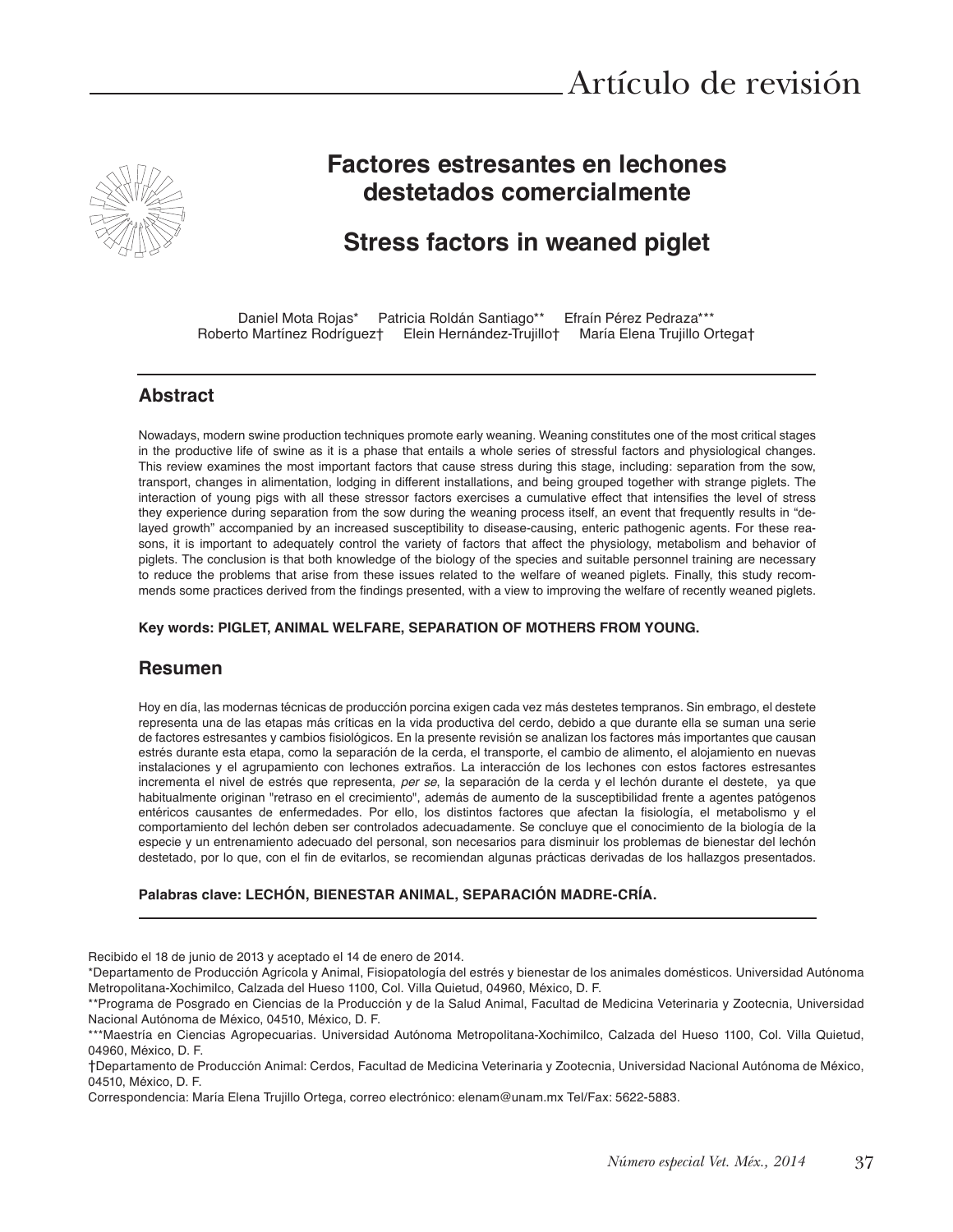## **Introduction**

Animal welfare science has developed rapidly<br>over the last decade and it has been important<br>to separate biological or life sciences from<br>moral judments <sup>19</sup> Therefore, to talk about welfare in over the last decade and it has been important to separate biological or life sciences from moral judments.1-9 Therefore, to talk about welfare in pig production leads to analyze all productive stages in which the pigs are subjected.<sup>1,2,7</sup> In this regard, several authors agree that weaning represents one of the most critical stages in the productive life of the pig.10- 13 Currently, in pig production, weaning is an isolated event that takes place on a specifc day and it is usually done by abruptly separating the sow from their piglets around the third and fourth week of age.<sup>14,15</sup> Weaning is classifed as a stressful event, in which the piglet faces great variety of factors causing physiometabolic imbalances that alter and compromise their performance within the following days pigs are taken away from their mothers, due to food change, transport, new units environment and grouping piglets along with unfamiliar animals.11,16-18 Several studies mention that the adjustment of the piglets to these stressful stimuli will impact their welfare and productive parameters during their development, causing decreased food intake, growth retardation and, consequently, loss of daily weight increase.<sup>12,19-21</sup> Likewise, weaning has an impact on piglet behavior, since mixing piglets with different litters in new pens induces aggression, which may affect endocrinology, physiology and metabolism of the weaned piglet.<sup>22</sup> In this regard, some authors mention that weaning has a stronger effect on very young piglets.23,24 Therefore, abrupt weaning at an early stage causes stress, which is refected in an increase of athletic activity, change in behaviour and, frequency and intensity of vocalizations.25,26 Additionally, the level of stress that represents weaning may increase when the piglet is transported from one place to the other to continue its growth, because transport entails grouping with unfamiliar animals, overcrowding, heat, cold, temperature fuctuations, vibrations and noise that increasingly worsen according to the length of the trip.13 Therefore, if weaning, followed by transport of piglets to site 2 of the farm, is done at an early age, the immune status and welfare of the piglet are strongly affected.27-29 Consequently, it is important to control all stress factors affecting the piglet during weaning, in order to improve welfare and productivity.17,30 In the present review, the main stress factors affecting physiology, metabolism and behaviour of the weaned piglet under commercial conditions is analyzed and discussed.

## **Introducción**

a ciencia del bienestar animal se ha desarrollado<br>rápidamente en los últimos 10 años y ha<br>sido importante para separar lo científico o<br>netamente biológico, de los juicios morales <sup>1,9</sup> Así rápidamente en los últimos 10 años y ha sido importante para separar lo científco o netamente biológico, de los juicios morales.1-9 Así, hablar de bienestar en la producción porcina conduce a analizar todas las etapas productivas bajo las cuales los cerdos son sometidos.1,2,7 En relación con ello, diversos autores concuerdan en que el destete representa una de las etapas más críticas en la vida productiva del cerdo.10-13 Actualmente en la producción porcina, el destete es un hecho aislado que tiene lugar en un día específco y usualmente se lleva a cabo separando abruptamente a la madre de sus lechones alrededor de la tercera o cuarta semana de edad.14,15 Debido a ello, el destete se cataloga como un evento estresante, en el cual el lechón se enfrenta a una gran variedad de factores causantes de desajustes fsiometabólicos que alteran y comprometen su desempeño en los siguientes días a la separación de su madre, debido al cambio de alimento, el transporte, el ambiente de las nuevas instalaciones y el agrupamiento con lechones extraños.11,16-18 Diversos estudios mencionan que la capacidad de adaptación del lechón a estos estímulos estresantes repercutirá no sólo en su bienestar, sino en sus parámetros productivos durante su desarrollo, provocando disminución en el consumo de alimento, retraso en su crecimiento y, por consecuencia, pérdida en la ganancia diaria de peso.<sup>12,19-21</sup> Asimismo, el destete repercute sobre el comportamiento del lechón, ya que el mezclar lechones de diferentes camadas en las nuevas áreas de alojamiento induce la aparición de agresiones, que pueden afectar la endocrinología, fsiología y metabolismo del lechón recién destetado.<sup>22</sup> En este sentido, algunos autores señalan que las consecuencias del destete son más marcadas cuando los lechones son más jóvenes.<sup>23,24</sup> Así, el destete abrupto a una edad temprana es causante de estrés, lo cual se refeja en un incremento en la frecuencia de interacciones agonísticas, alteraciones en su comportamiento y frecuencia e intensidad de las vocalizaciones.25,26 Adicionalmente, el nivel de estrés que representa el destete puede incrementarse cuando el lechón es trasladado de un sitio a otro para continuar con su crecimiento, debido a que el transporte implica el reagrupamiento con animales desconocidos, hacinamiento, calor, frío, fuctuaciones de temperatura, vibraciones y ruido, que se agudizan por la duración del viaje.13 Por lo tanto, si el destete de los lechones, seguido del traslado al sitio 2 de la granja se realiza a una edad temprana, el bienestar y estado inmune del lechón se ven notoriamente afectados.<sup>27-29</sup> En consecuencia, resulta fundamental controlar todos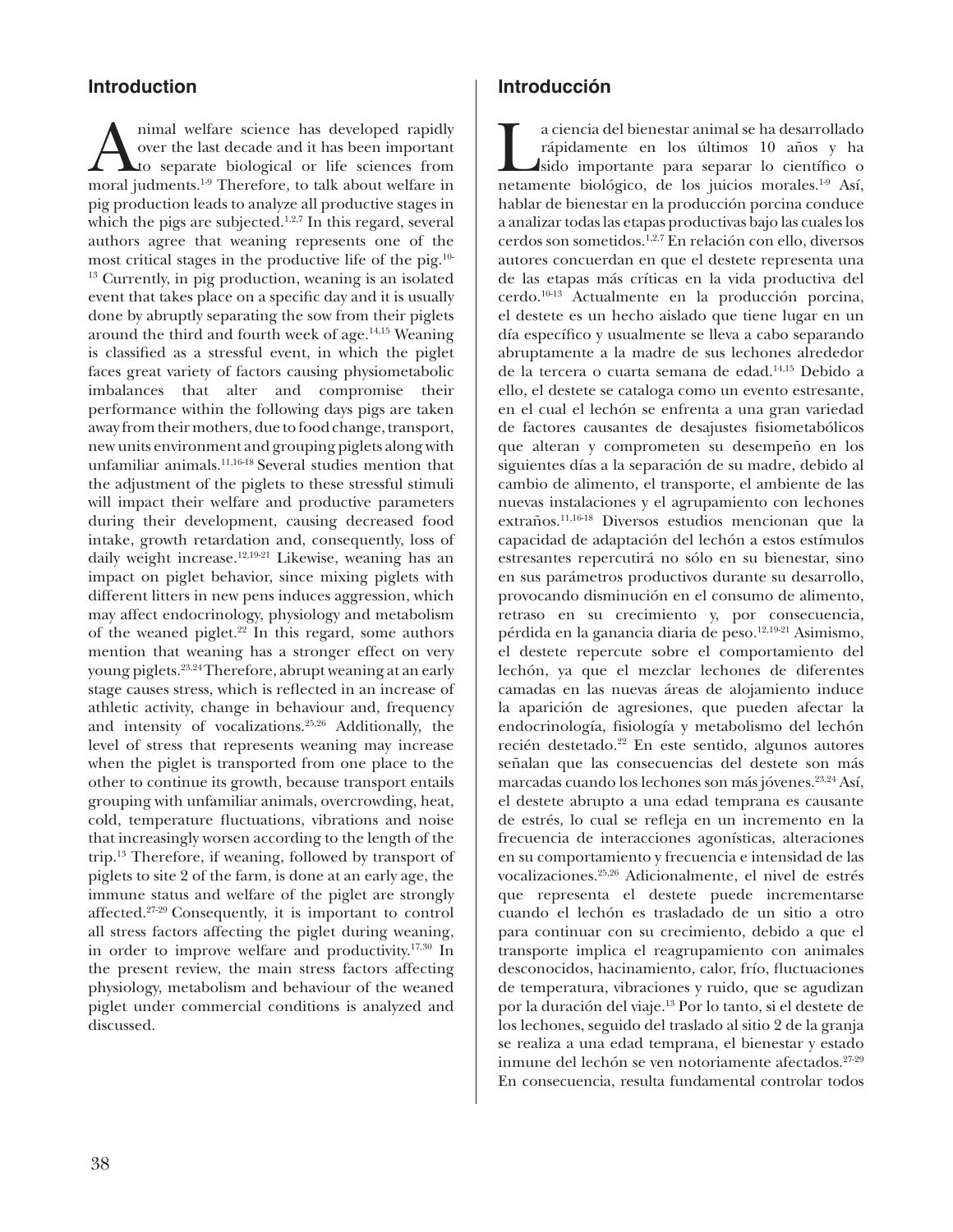## *Stress factors in the piglet*

Weaning causes an acute stress response, due to social, environmental and nutritional changes in which piglets are subjected.27 Because of this stress, piglets respond to great variety of intertwined-adaptation mechanisms: anatomical, physiological, biochemical, immunological and behavioural. 29 In the face of a threat and with the aim to maintain its balance, the organism releases a physiological response to stress as a result of the natural adjustments it makes as it readies itself to handle a stressful situation. Moberg and Mench<sup>31</sup> define weaning as a stimulus responsible for stress (pain, hunger, thirst, severe climatic conditions, etc.) that breaks the homeostasis of the organism, often with harmful metabolic effects, causing behavioural and physiological changes. Likewise, as a consequence of stress, physiological responses occur (increased heart rate and breathing), in which the autonomic, endocrine and immune systems are involved.32 Although it is known that glucocorticoids mediate many negative stress effects on the metabolism and on the circulatory, digestive and immune systems, there are other substances, such as opioid peptides that should be considered in stress response, because they are released after stimulation of the hypothalamic-pituitary-adrenal axis.33 In relation to this, Kanitz *et al.*34 showed that repeated isolation of piglets at an early age generates stress, which is manifested in behavioural (decrease in activity), neuroendocrine (increase in ACTH and cortisol basal levels) and immune (immunosuppression) responses. Therefore, weaning should be a normal and gradual process, in the course of which animals begin to eat solid food simultaneously to the decline in the production of milk by the sow, in such a way that the piglet gradually suppresses its milk diet, although it faces a constant stress situation.35-37

Under natural conditions, during the frst week postpartum, the sow moves away with her litter to nurse them approximately 30 times per day, around 10 days of age, the piglets along with the sow become in contact with other sows and their litters in a social group, for which the frequency of nursing decreases. As the production of milk declines, the piglet adjusts to other type of food (foliage and roots) in order to meet their nutritional requirements and, fnally, between 4 and 6 months of age, the lactation period comes to an end.38 On the other hand, under commercial conditions, weaning is an isolated event that takes place on a specifc day, it is usually done abruptly around the third or fourth week of age, procedure known as early weaning.<sup>23,37</sup>

The most important factors that cause stress during this stage are: separation from the sow, transport, food aquellos factores estresantes que inciden en el lechón durante el destete, para mejorar tanto el bienestar como la productividad del lechón.17,30 En este contexto, en la presente revisión se analizan y discuten los principales factores estresantes que afectan la fsiología, el metabolismo y comportamiento del lechón destetado bajo condiciones comerciales.

#### **Factores estresantes en el lechón**

El destete ocasiona una respuesta de estrés agudo debido a los cambios sociales, ambientales y nutricionales a los que son sujetos los lechones.<sup>27</sup> A consecuencia de este estrés, los lechones responden mediante una gran variedad de mecanismos adaptativos entrelazados: anatómicos, fsiológicos, bioquímicos, inmunológicos y conductuales.29 Ante una situación de amenaza y con el objetivo de mantener su equilibrio, el organismo emite una respuesta fsiológica con el fn de intentar adaptarse. Moberg y Mench<sup>31</sup> definen al destete como un estímulo causante de estrés (dolor, hambre, sed, condiciones climáticas severas, etc.) el cual rompe la homeostasis del organismo, a menudo con efecto perjudiciales en el metabolismo, provocando alteraciones en el comportamiento y cambios fsiológicos. Asimismo, como consecuencia del estrés, ocurren respuestas fsiológicas (aumento en el ritmo cardiaco y respiratorio), en las que se involucran el sistema autonómico, el sistema endocrino y el sistema inmune.<sup>32</sup> Aunque se sabe que los glucocorticoides median muchos de los efectos negativos del estrés sobre el metabolismo y sobre los sistemas cardiovascular, digestivo e inmunológico, existen otras sustancias, como los péptidos opioides, que deben considerarse en la respuesta al estrés, pues son liberados luego de la estimulación del eje hipotálamo-hipófisis-adrenal.<sup>33</sup> En relación con ello, Kanitz *et al*. 34 mostraron que el aislamiento repetido de lechones a una edad temprana genera estrés, el cual se manifesta en respuestas de comportamiento (disminución de la actividad), neuroendocrinas (aumento de los niveles basales de ACTH y cortisol) e inmunológicas (inmunosupresión). Por lo tanto, el destete debe ser un proceso normal y paulatino, en el transcurso del cual los animales comienzan a ingerir alimentos sólidos de forma simultánea a la reducción de la producción láctea de la madre, de tal modo que el lechón suprime su dieta láctea gradualmente, aunque se enfrenta a una constante situación de estrés.35-37

En condiciones naturales, durante la primera semana posparto la cerda se aleja con su camada para alimentarlos aproximadamente 30 veces al día; posteriormente, alrededor de los 10 días de nacidos, los lechones junto con la cerda entran en contacto con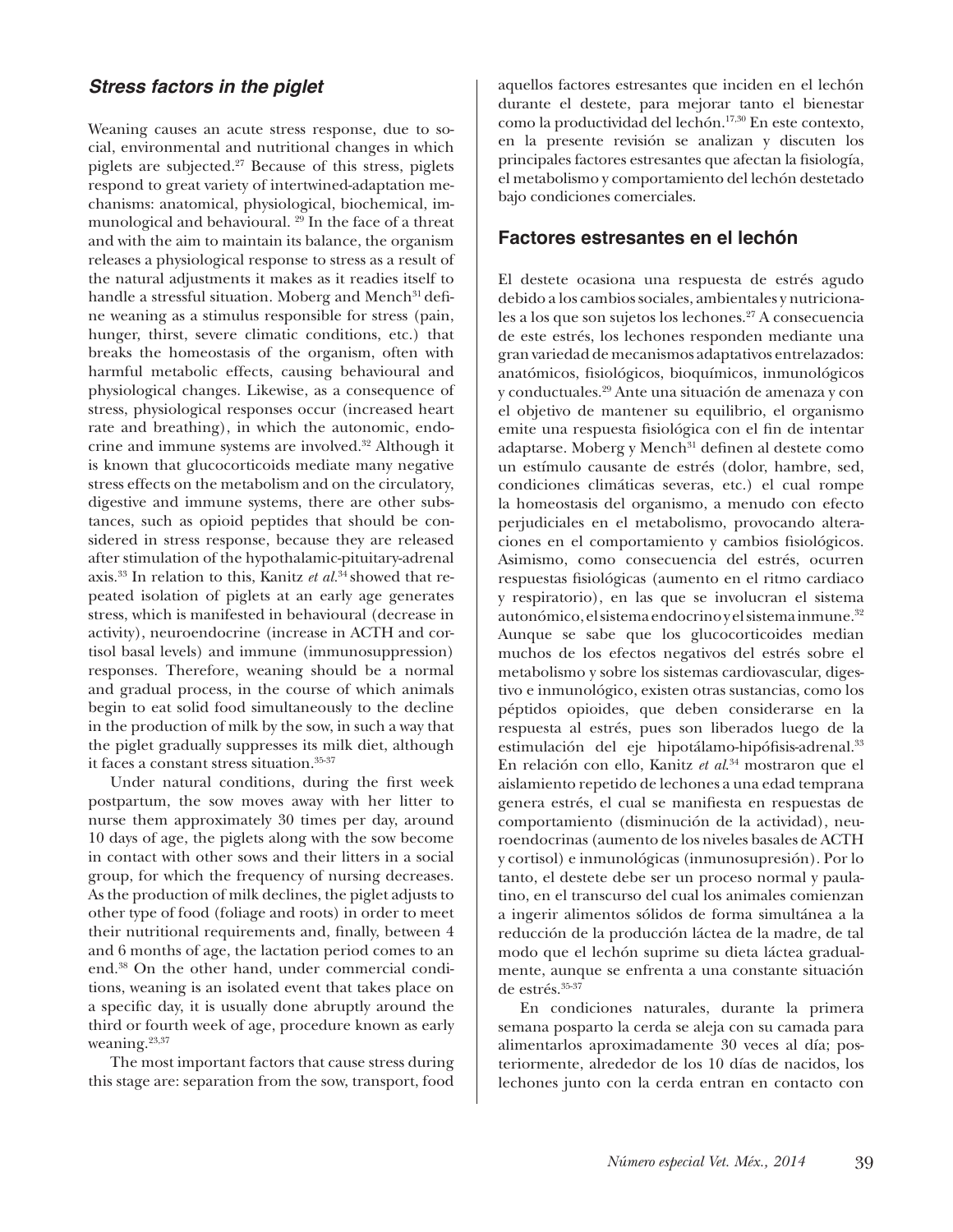change, relocation in new pens and grouping with unfamiliar animals.39 As result of these factors, a decline in production performance is observed, besides several physiological and pathological responses.28,36,40,41

#### *Social stress during weaning*

Early separation from the mother has always been considered a cause of stress in the majority of the animals, which is often manifested with prolonged vocalizations and by effects of long-term behavior.35,38 It has been explained that vocalizations are consequence of frustration caused by diet change, because the calls will end when piglets start eating new feed, on average 21 hours after weaning; however, low grunts and calls are also attributed to piglets looking for their mother.<sup>29</sup> In this regard, Colson *et al.*29 determined the effect of weaning in 21 and 28 days old piglets on weight gain, behaviour and neuroendocrine responses to stress. These authors observed an increase in growth, change in behaviour (vocalization, aggression and root refex) and hormonal responses (decreased urine concentration of catecholamines, mainly noradrenaline and cortisone) in piglets weaned at 21 days old, in comparison with piglets weaned at 28 days old. They concluded that endocrine and behavioural changes could be associated with decreased food intake, according to the observed in early weaned piglets, in which growth was lower. Therefore, it is emphasized that weaning at 21 days of life has greater negative consequences on growth and endocrine response to stress, in comparison with weaning at 28 days, although in both cases change in behaviour was observed.

Besides the presence of vocalizations, it is important to observe other types of behaviour after weaning, in order to evaluate the degree of stress to which the animals are subjected. In this regard, Main *et al*. 27 found that the age at weaning has an effect on belly nosing, which appears most frequently in early weaned piglets causing an increase in lesions.

The presence of fghts have the objective to reestablish hierarchies, and although it is an evident behaviour during weaning, this is not exclusive to this period, since aggression may occur each time a social group changes.38 On a regular basis, the capacity of animals to form a social organization represents the regulatory mechanism of social facilitation and a defensive attitude towards territory utilization, which results in saving metabolic energy.<sup>31</sup>

Rodarte *et al.*<sup>42</sup> mention that some negative weaning effects are: increased aggression and redirected behaviour; nevertheless, implementing an animal enrichment programme, as hanging objects inside the pig pens, allows to reduce the frequency of these prob-

otras cerdas y sus crías en un grupo social, por lo que la frecuencia con la que la cerda alimenta a su lechones disminuye. Conforme la producción de leche de la madre va declinando, el lechón se va adaptando a otro tipo de alimentos (raíces y follajes) para llenar sus requerimientos nutricionales, y fnalmente entre los 4 a 5 meses de edad la lactancia ha terminado.38 Por el contrario, en condiciones comerciales, el destete es un hecho aislado que tiene lugar en un día específco, usualmente se lleva a cabo separando abruptamente a la madre de sus lechones alrededor de la tercera a cuarta semana de edad, práctica conocida como "destete precoz".23,37

Dentro de los factores más importantes que causan estrés durante esta etapa se incluyen: la separación de la cerda, el transporte, el cambio en el alimento, el alojamiento en nuevas instalaciones y el agrupamiento con lechones extraños.39 Asi, como resultado de estos factores se muestra un declive en el desempeño productivo, además de diversas respuestas fsiológicas y patológicas.28,36,40,41

## *Estrés social durante el destete*

La separación prematura de la madre siempre ha sido considerada como causa de estrés en la mayoría de las especies animales, que a menudo se manifesta con vocalizaciones prolongadas y por efectos en el comportamiento a largo plazo.35,38 Se ha explicado que las vocalizaciones son consecuencia de la frustración provocada por el cambio en la dieta, debido a que los llamados pararán cuando los lechones comiencen a ingerir el nuevo alimento, en promedio 21 horas posdestete; sin embargo, los gruñidos y llamados fuertes son también atribuidos a la búsqueda de la cerda.29 En relación con ello, Colson *et al.,*29 determinaron el efecto del destete en lechones de 21 y 28 días sobre la ganancia de peso, el comportamiento y las respuestas neuroendocrinas ante el estrés. Estos autores observaron un incremento en el crecimiento, cambios de comportamiento (aumento de las vocalizaciones, de la agresividad y del hociqueo) y respuestas hormonales (reducción de la concentración en orina de catecolaminas, principalmente noradrenalina, y de cortisona) en cerdos destetados a los 21 días, en comparación con los destetados a los 28 días de edad; los autores concluyen que los cambios endocrinos y de comportamiento se podrían relacionar con una disminución en la ingesta de alimento, según lo observado en los cerdos destetados a una edad más temprana, en los que los crecimientos fueron menores. Por lo tanto, se enfatiza que el destete a los 21 días de vida tiene mayores consecuencias negativas sobre el crecimiento y la respuesta endocrina al es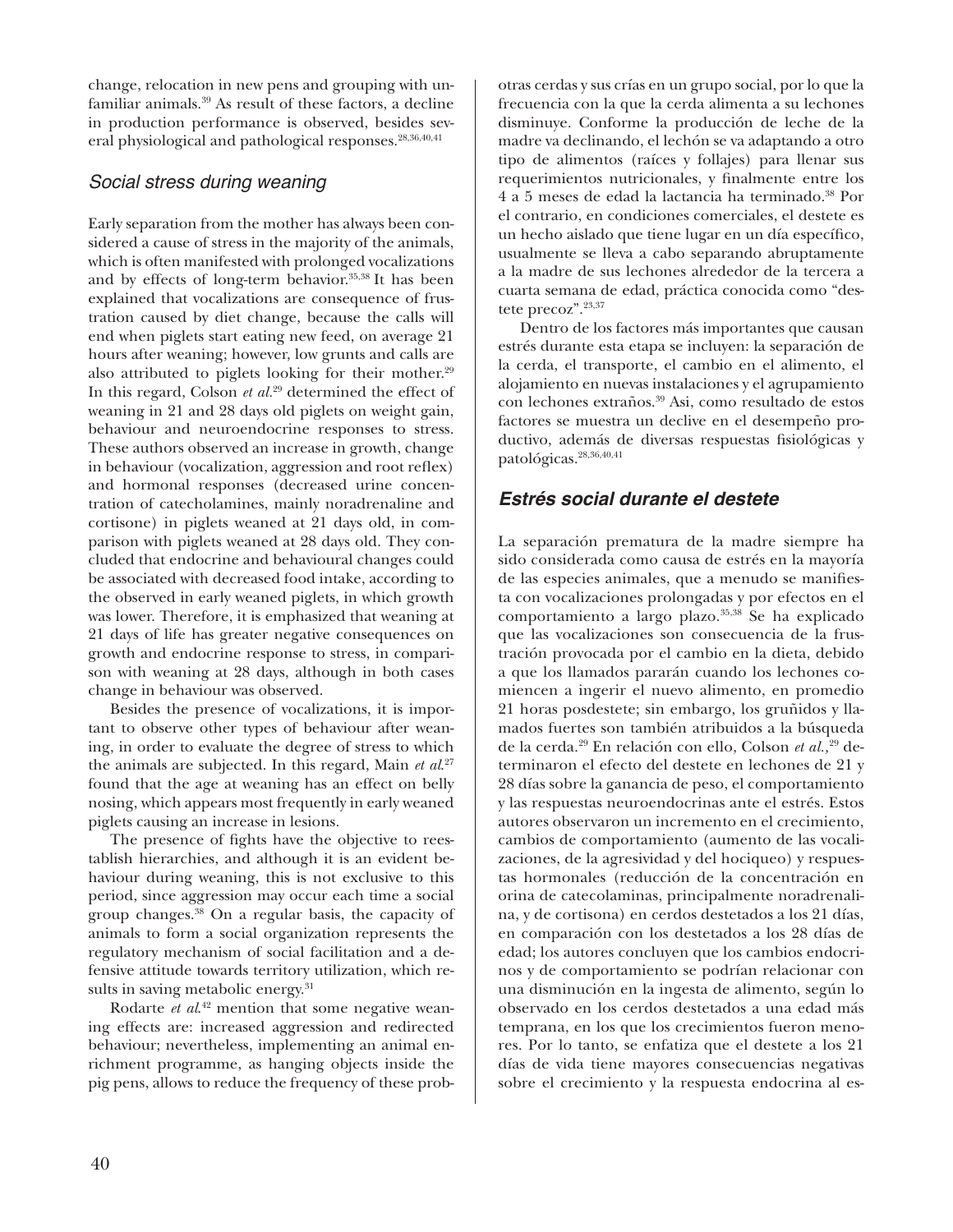lems. Other studies report that the hierarchy level of piglets increases cortisol and plasma concentrations, and shows that submissive piglets record higher levels of cortisol, in comparison with piglets with intermediate status.43 Likewise, overcrowding, or a piglet left alone, exposed to unfamiliar surroundings (new pens), are factors that may have greater social impact on animals and cause stress.<sup>44</sup> In addition, in a study carried on by Sorrells *et al.*<sup>22</sup> the physiological response and behaviour of piglets housed singly or in group were compared, and the authors found out that the most affected piglets were the single-housed animals, because they present increased heartbeats, breathing rate, activity and vocalizations; however, they concluded that each individual response to a stressful stimulus will depend on the piglet's own capacity and the type and intensity of stressors they face.

#### *Physical or handling stress during weaning*

Weaning of piglets is often done between the third and fourth week of age, although in some conventional production systems they are weaned at 17 days old and sometimes even at 12 days of age.<sup>45</sup> In this regard, weaning age is a factor most highly associated with the level of stress the animals experience during this stage. $11,38$  The main purpose of shortening lactation length is to make best use of the sow, since by shortening lactation days, sows have greater farrowing number per year; therefore, greater number of piglets, besides having less physiological wear.<sup>46</sup> Likewise, shortening lactation length has the objective to reduce the prevalence of vertical transmission of infectious diseases between the sow and the piglet.<sup>45</sup> However, it is known that passive immunity from the mother to the piglet is not suffciently high to prevent infections in all piglets from the same litter, for which some diseases are exacerbated by early weaning.<sup>47</sup> On the other hand, piglets weaned at earlier ages allows to improve the overall health of the piglet and maximize the reproductive performance, resulting in more piglets weaned per sow/year. Nevertheless, for a long time there have been arguments over the advantages and disadvantages of early weaning. Davis *et al.*45 recorded weight gain (235 g) in piglets for each additional day of lactation, besides less percentage of mortality (2%) in piglets weaned at 21 days, which may probably be explained by the immunity gap observed in piglets weaned between 2 and 3 weeks of age. Additionally, early weaning may be associated with behaviour and welfare problems;<sup>42</sup> for instance, studies done by Weary *et al.*<sup>35</sup> report that separating piglets from their mother increases (> 500 Hz) the frequency of vocalizations, mostly in piglets separated from their mother

trés, en comparación con el destete a 28 días, aunque en ambos casos se observaron cambios en el comportamiento.

Además de la presencia de vocalizaciones, otros comportamientos son igualmente importantes al destete para evaluar el grado de estrés al que están siendo sometidos los animales. En relación con ello, Main *et al.*27 encontraron que la edad al destete tiene un efecto sobre la aparición del comportamiento conocido como trompeteo del vientre, que se presenta más frecuentemente en lechones destetados a edades tempranas, el cual tiene como consecuencia un aumento en la aparición de lesiones.

La presencia de peleas entre lechones tiene como fnalidad el restablecimiento de jerarquías, y aunque es un comportamiento muy evidente durante el destete, este signo no es sólo exclusivo de este periodo, ya que la agresión puede ocurrir cada vez que un grupo social cambia.38 Regularmente la capacidad de los animales para formar una organización social representa el mecanismo regulador de facilitación social y una actitud defensiva en la utilización del territorio, con el resultado de un ahorro metabólico importante.<sup>31</sup>

Rodarte *et al*. 42 señalan que algunos de los efectos negativos al destete son: el aumento de la agresión y las conductas redirigidas; no obstante, implantar un programa de enriquecimiento animal, como colgar objetos dentro de las corraletas, reduce la frecuencia de estos problemas. Otros estudios señalan que el nivel jerárquico de los lechones aumenta las concentraciones de cortisol en plasma, y muestran que los lechones sumisos registran niveles más elevados de cortisol, en comparación con los lechones con una jerarquía intermedia.43 Asimismo, la sobrepoblación, o que el lechón se encuentre solo, expuesto a ambientes no familiares (nuevas instalaciones), son factores que pueden tener mayor impacto social sobre los animales y provocar estrés.44 Aunado a ello, en un estudio realizado por Sorrells *et al.*<sup>22</sup> se compararon la respuesta fisiológica y el comportamiento de lechones alojados individualmente o en grupo, y los autores encontraron que los lechones más afectados son los alojados individualmente, debido a que presentan incremento de los latidos cardiacos, frecuencia de la respiración, mayores movimientos y vocalizaciones; sin embargo, concluyen que la respuesta de cada individuo ante un estímulo causante de estrés dependerá de la capacidad propia del lechón y del tipo e intensidad del estresor al cual se enfrenten.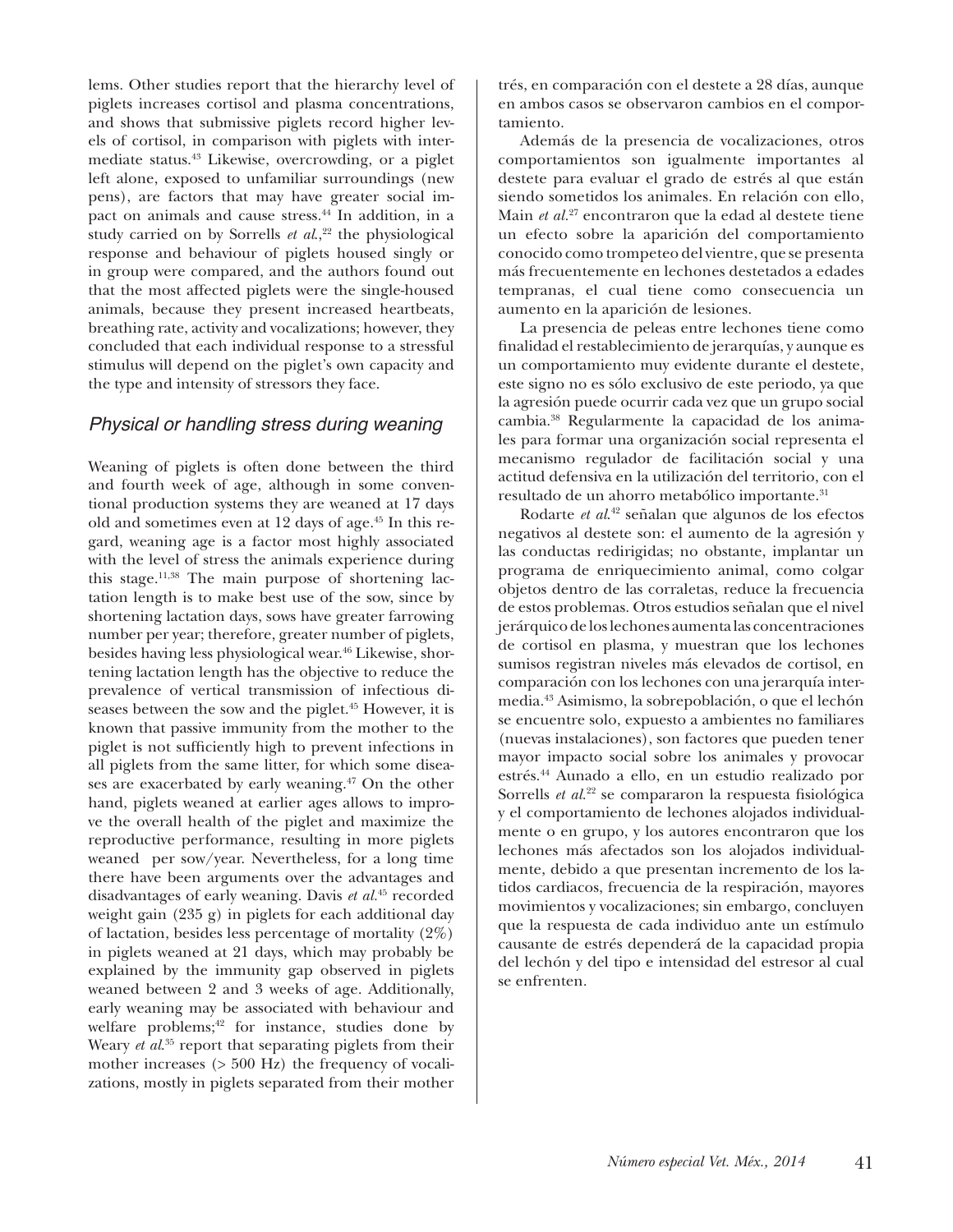during the frst week of age, in comparison with those separated at fourth week of age. In this regard, Hötzel *et al*. 48 report that piglets weaned at 20 days of age adjust themselves with greater difficulty to weaning, since they increase the frequency of vocalizations (80 observations), in comparison with older piglets during the frst day after weaning (50 observations); likewise, the time they spend walking increases in younger piglets (160 observations), in comparison with piglets weaned at 30 days of age (80 observations). Similarly, Van der Meulen *et al*. 21 report that increasing weaning age from 4 to 7 weeks decreases cortisol levels and increases food intake (98 g/day *vs* 383 g/d) during the frst day after weaning.

Besides the importance of age and consequences, immunodefciency caused by weaning is aggravated when piglets are transported from one site to the other where they will continue their growth. This is done with the objective to reduce vertical disease transmission and increase potential growth of piglets.13 Regardless of whether transport is experimentally or commercially done, $10$  the conditions experienced by the piglets during transport, as well as the proximity with unfamiliar animals, overcrowding, heat, cold, temperature fuctuations, vibrations and noise, are factors that contribute to an increase in stress levels that this alone represents weaning.13,18,24 For instance, novelty noises to which animals are exposed activate their defense mechanisms and increase their activity for trying to escape. At the same time, mixing them with other animals, a struggle between hierarchies begin, which will be manifested by aggression or fights between them.<sup>49</sup>

Likewise, the trip length is another decisive circumstance in the process, because in long periods of transport food and water deprivation increases<sup>10,11</sup> and fatigue becomes unbearable.2,3,7,50 Hicks *et al*. 43 observed signifcant weight loss in piglets weaned at 28 days of age after a transport period of 4 hours, in comparison with the control group.

On the other hand, during pig transport, loading density may affect health and animal welfare, especially in weaned piglets. In this regard, high loading densities have been associated with high mortality rate in adult pigs.<sup>51</sup> Whereas recent studies in weaned piglets transported for 60 minutes during summer, have reported lower immunological alterations and physical damage when piglets are transported in spaces of 0.06  $\rm m^2/pig$  and 0.07 m<sup>2</sup>/pig, in comparison with spaces of  $0.05 \text{ m}^2/\text{pi}$ g. For this reason, a minimum space of  $0.06$ m2 /pig is recommended.52,53 However, it is important to point out that stress effect of transport on the piglet worsens with early weaning, because of alterations of immune status. $21,28$ 

## **Estrés físico o de manejo** *durante el destete*

A menudo el destete de los lechones se realiza entre la tercera y cuarta semanas de edad, aunque en algunos sistemas de producción convencionales se destetan tan pronto como los lechones alcanzan los 17 días de edad y en algunos casos desde los 12 días.45 En este sentido, la edad a la que los lechones son destetados es un factor altamente relacionado con el nivel de estrés que experimentan los animales durante esa etapa.<sup>11,38</sup> La finalidad principal de acortar los días de lactancia es aprovechar mayormente a la cerda, ya que al disminuir los días de lactancia, las cerdas tienen un mayor número de partos por año y, por lo tanto, mayor número de lechones, además de que tienen menor desgaste fsiológico.46 Asimismo, el acortamiento de la lactancia tiene como objetivo reducir la prevalencia de enfermedades de transmisión vertical entre la cerda y el lechón.<sup>45</sup> Sin embargo, se sabe que la inmunidad pasiva proporcionada por la madre no es lo sufcientemente alta como para prevenir que todos los lechones de una misma camada sean infectados por algún patógeno, por lo que algunas enfermedades son exacerbadas por destetes precoces.47 Por otro lado, destetar lechones a edades más tempranas permite mejorar el estado sanitario del lechón y maximizar el rendimiento reproductivo, lo que resulta en más cerdos destetados por cerda/año. No obstante, durante mucho tiempo se ha debatido acerca de las ventajas y desventajas de destetar lechones a edades más tempranas. Davis *et al*. 45 registraron un incremento de peso (235 g) en los lechones por cada día que se incrementa la lactancia, además de menor porcentaje de mortalidad (2%) en lechones destetados a 21 días, lo cual probablemente pueda explicarse debido a que la brecha de inmunidad en los cerdos destetados se da entre las 2 y 3 semanas de edad. Además, el destete temprano puede relacionarse con problemas de conducta y bienestar;<sup>42</sup> por ejemplo, estudios realizados por Weary *et al*. 35 señalan que separar a los lechones de la cerda propicia un incremento (>500 Hz) en la frecuencia de vocalizaciones, siendo mayormente marcado en lechones separados de su madre durante la primera semana de edad, en comparación con aquéllos que son separados a la cuarta semana de edad. En este mismo sentido, Hötzel *et al*. 48 señalan que los lechones destetados a los 20 días de edad se adaptan con mayor difcultad al destete, ya que presentan incremento en la frecuencia de las vocalizaciones (80 observaciones) en comparación con lechones de mayor edad durante el primer día posdestete (50 observaciones), asimismo, el tiempo que pasan caminando se incrementa en lechones de menor edad (160 observaciones) en comparación con lechones destetados a los 30 días de edad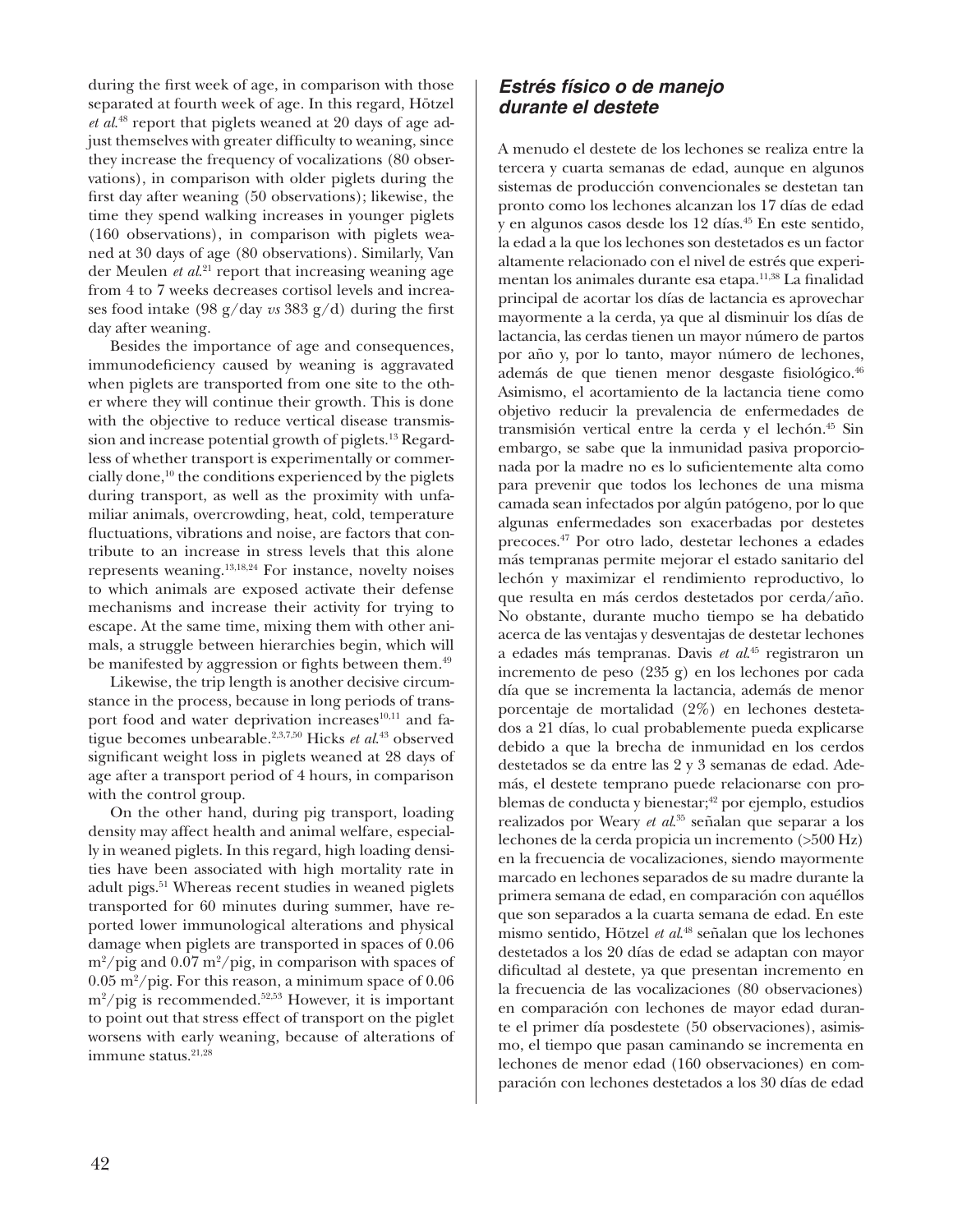#### *Environmental stress during weaning*

The weaning process in pigs may involve more than separation from the mother and adjust to new odours and noise.38 In this regard, the design of different pig pen systems also has effects on the physical status of the animals, known as environmental stress, which alters animals' life because they stop eating, affecting the development of weaned piglets.<sup>22</sup> In this interaction with the environment (season [photoperiod] the following factors have an impact: macro and micro-pen humidity (isolation, floor, walls, types of surfaces, ceilings, etc.), light (lighting). Besides these factors, it is necessary to consider the physical requirements: population density, pig pen design (individual, group) and feeders. In this regard, the quantity of feeders is not suffcient, it will diffcult access to food and, consequently, some piglets will not eat enough; likewise, the type of drinking troughs and location may difficult access to water.<sup>28</sup> Therefore, an adequate environment is important for animals to have a maximum production performance associated with welfare.

On the other hand, it has been observed that environmental temperature fuctuations found in intensive pig farming decreases performance of the piglet, as consequence of probable appearance of physiological and metabolic abnormalities that lead to decreased food intake.54 Arnaiz *et al*. 55 compared the performance of pigs housed between 29°C *vs* 25°C and found that piglets housed under higher temperatures use more energy to maintain their normal temperature and not tissue disposition, in comparison with piglets housed at 25°C, which show increased food intake and weight gain, because piglets housed under low temperatures excrete feces with lower percentage of dry matter (40.9% *vs* 47.2%), in such a way that greater quantity of humidity in feces from these animals may be associated with a reduction in time in which food remains in the intestine, for which digestive and absorption effciency may be reduced due to either time exposure to digestive enzymes or to area of exposure. Nevertheless, foor surface and pen density are two factors affecting temperature in piglets.56 In this regard, Hyun *et al*. 19 report that increased temperature, reduced space allowance and regrouping affect growth, food intake and feed conversion efficiency in piglets. Additionally, Oh *et al*. 57 recently found that maintaining weaned piglets in a space of  $0.21 \text{ m}^2$ , in comparison with piglets in 0.40 m<sup>2</sup>, causes a slight reduction in food intake in piglets weaned in reduced spaces, which suggests that piglets show a linear reduction in daily weight gain because of space availability. Likewise, with the objective to improve the performance of weaned piglets, modifcation of environmental conditions has been

(80 observaciones). Asimismo, Van der Meulen *et al.21* mencionan que incrementar la edad de destete de 4 a 7 semanas reduce los niveles de cortisol y aumenta el consumo de alimento (98 g/d *vs* 383 g/d) durante el primer día posdestete.

Adicionalmente a la importancia que tiene la edad y sus consecuencias, el défcit inmunológico provocado por el destete se agrava cuando los lechones deben ser trasladados de un sitio a otro en donde continuarán su proceso de crecimiento. Esta actividad se realiza con el objetivo de reducir la transferencia vertical de enfermedades, e incrementar el potencial de crecimiento de los lechones.13 Independientemente de si el traslado se realiza de manera experimental o comercial,<sup>10</sup> las condiciones que experimenta el lechón durante el transporte, como la proximidad con animales desconocidos, el hacinamiento, el calor, el frio, las fuctuaciones de temperatura, vibraciones y ruido, son factores que contribuyen a incrementar el nivel de estrés que ya de por sí representa el destete.13,18,24 Por ejemplo, los sonidos novedosos a los que están expuestos los animales activan sus mecanismos de defensa e incrementan su actividad para intentar escapar. Al mismo tiempo, al mezclarlos con otros animales se provoca una lucha por la jerarquización, la cual se manifestará mediante agresiones o peleas entre ellos.49

Asimismo, la duración del viaje es otra circunstancia determinante en el proceso, ya que con periodos de transporte prolongados la privación de alimento y agua se incrementa,10,11 al mismo tiempo que la fatiga se vuelve más intolerable.2,3,7,50 Hicks *et al.*43 observaron una pérdida signifcativa de peso en cerdos destetados a los 28 días de edad después de un transporte de 4 horas, con respecto al grupo testigo.

Por otro lado, durante el transporte de cerdos la densidad de carga puede afectar la salud y bienestar de los animales, especialmente en aquéllos que han sido destetados. En este sentido, se han asociado altas densidades de carga con elevadas tasas de mortalidad en cerdos adultos.51 Mientras que estudios recientes en cerdos destetados y transportados por 60 minutos durante el verano, han reportado menores alteraciones inmunológicas y daños físicos cuando los lechones son transportados en espacios de  $0.06\,\mathrm{m^2}/\mathrm{cerd}$ o y  $0.07\,\mathrm{m^2}/$ cerdo, en comparación con espacios de 0.05 m<sup>2</sup>/cerdo. Por esta razón se sugiere un espacio mínimo de 0.06 m2 /cerdo.52,53 Sin embargo, es importante resaltar que el efecto del estrés del transporte sobre el lechón se agrava cuando el destete se realiza de manera precoz, al presentar alteraciones en su estado inmunológico.<sup>21,28</sup>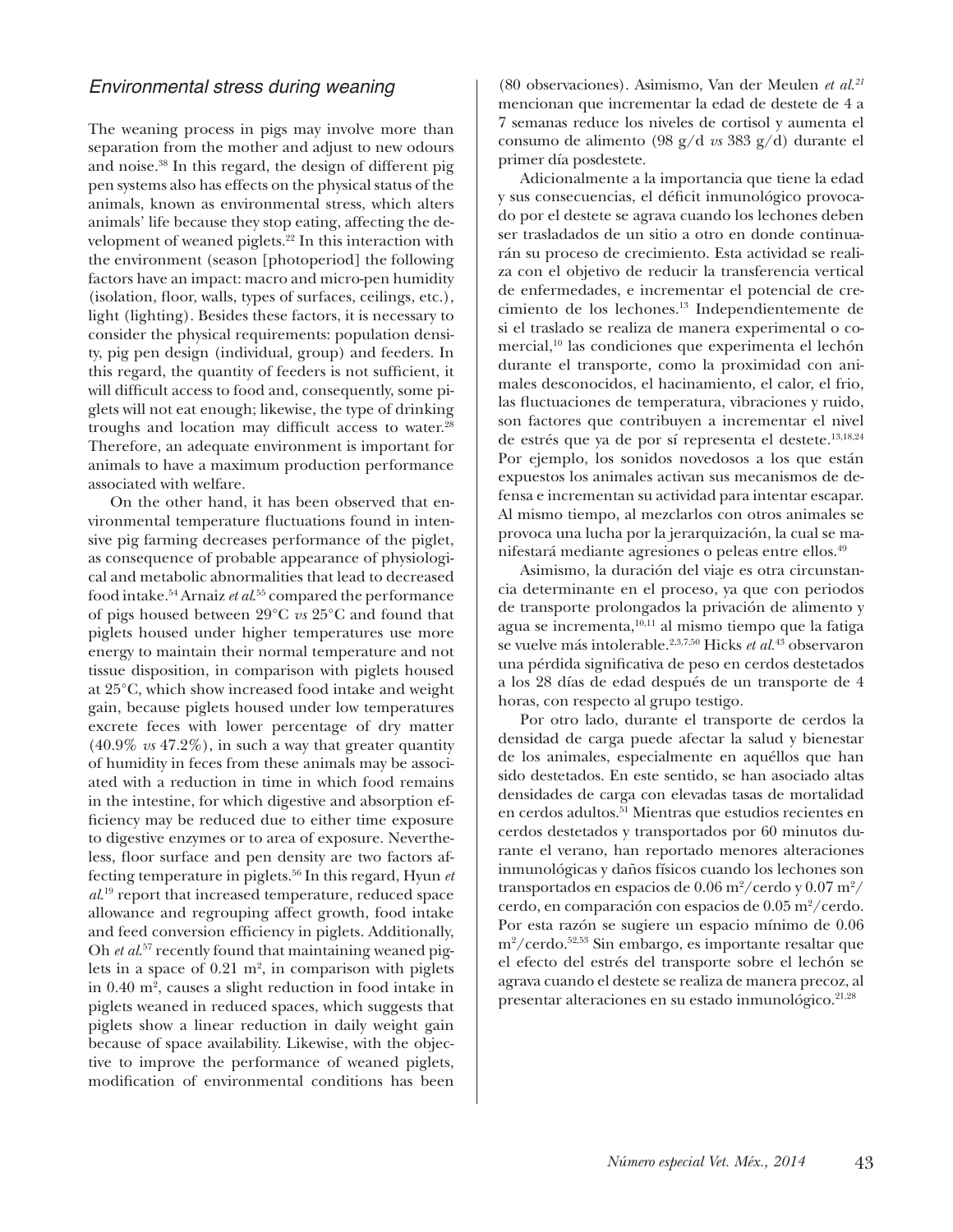proposed, for instance, Bruininx *et al*. 58 suggest that subjecting weaned piglets to 23 hours of light and one of darkness, food intake and daily weight gain is stimulated during the second week after weaning.

## *Nutritional and immunological stress during weaning*

Immediately after weaning there is a period of villous atrophy and hyperplasia of the intestinal crypts, associated with decreased food intake, caused by psychological effects generated by mother-piglet separation that may lead to cortisone release.38,59 These sources of stress cause decreased food intake.14 In this regard, it has been demonstrated that villous height rapidly decreases in piglets weaned at 21 days of age, around 75% after 24 hours post-weaning, in comparison with the height during lactation, also villous atrophy continues, although at a slower pace, until 5 days after weaning.36 However, there are other factors that may also contribute to intestinal atrophy, such as: absence of milk intake, dry or liquid diet, proliferation of microorganisms, or indigestible components in postweaning diet, $60$  causing decreased food intake  $(80\%)$ in piglets during the frst 12 hours after weaning, and around 10% of piglets begin to eat after 24 hours postweaning.58,61,62

Before weaning, the intestinal villi are anatomically very long, well-structured and very efficient in absorption of nutrients, due to two reasons: frst, minimal dandruff during lactation, and second, crypt cells are capable of replacing villi cells at the same speed old cells are removed.63 However, by effect of weaning, height is reduced almost by half and crypt depth increases; therefore, the absorption area of the intestine is reduced.38

Thus, decreased energy intake followed by complete solid food change causes growth interruption and disorders in intestine structure and function, which occurs 24 hours after weaning; these changes often refect a decrease in villi height, reduction in the specifc activities of lactase and decreased absorption capacity.14,64 It is probable that the combined effect of these factors reduces digestive efficiency and small intestine absorption, contributing to reduced food intake and growth retardation observed after weaning.<sup>59</sup>

Pluske *et al*. 14 report that one of the functions of the intestinal mucosa is to provide a large surface area for nutrient absorption. However, enzymes that degrade nutrients of the elaborated diets and are administered to piglets (amylase, lipase, maltase and proteases) are found at low levels until the fourth week of age. Likewise, the stomach acidity does not reach appreciable levels until the third or fourth week after weaning

## *Estrés medioambiental durante el destete*

El destete en lechones puede implicar más que la separación de la madre y el cambio en la alimentación que ella produce, ya que los lechones, al ser destetados, son alojados en un nuevo ambiente, por lo que tienen que adaptarse a nuevos olores y sonidos.38 En relación con ello, se sabe que el diseño de diferentes sistemas de corrales también tiene efectos en el estado físico de los animales, lo que se conoce como estrés medioambiental, el cual altera la vida de los animales debido a que dejan de consumir alimento, lo que afecta el desarrollo del lechón destetado.<sup>22</sup> En esta interacción con el ambiente (estación [fotoperiodo]) infuyen: el macro y micro clima, la temperatura (calefacción y refrigeración), la ventilación (velocidad del aire, pobre calidad de aire), la humedad de las instalaciones (aislamiento, piso, paredes, tipo de suelo, muros, techos, etc.), la luminosidad (iluminación). Además de estos factores es necesario considerar los requerimientos físicos: densidad de población, diseño de las instalaciones (individual, grupo) y de comederos. En este sentido, si la cantidad de comederos es insuficiente, dificultará el acceso del lechón al alimento y, por consiguiente algunos lechones no comerán lo sufciente, de igual manera, el tipo de bebebedero y su ubicación pueden difcultar que el lechón tome la cantidad de agua que requiere.28 Por ello es indispensable un medio ambiente adecuado para que los animales puedan tener su máximo desempeño productivo, asociado al bienestar.

Por otra parte, se ha visto que las variaciones de la temperatura ambiente encontradas en la producción intensiva de cerdos disminuyen el desempeño del lechón como consecuencia de la posible aparición de trastornos fsiológicos y metabólicos que conducen a la disminución en el consumo de alimento.54 Arnaiz *et al.*<sup>55</sup> realizaron una comparación entre el desempeño de lechones alojados con temperaturas de 29 °C *vs* 25 o C, y encontraron que los lechones alojados a temperaturas más altas utilizan gran parte de la energía consumida para regular su temperatura y no para la deposición de tejido; en contraste, los lechones alojados a 25°C presentan mayor consumo de alimento y ganancia de peso, lo cual puede deberse a que los lechones alojados a temperaturas bajas excretan heces con menor porcentaje de materia seca (40.9% *vs* 47.2%), de tal manera que el mayor contenido de humedad en las heces de estos animales puede asociarse con una disminución en el tiempo que el alimento se encuentra en el intestino, por lo que la efectividad de la digestión de los nutrientes y su absorción pueden verse reducidas debido tanto al menor tiempo de exposición de las enzimas digestivas, como al área de absorción. No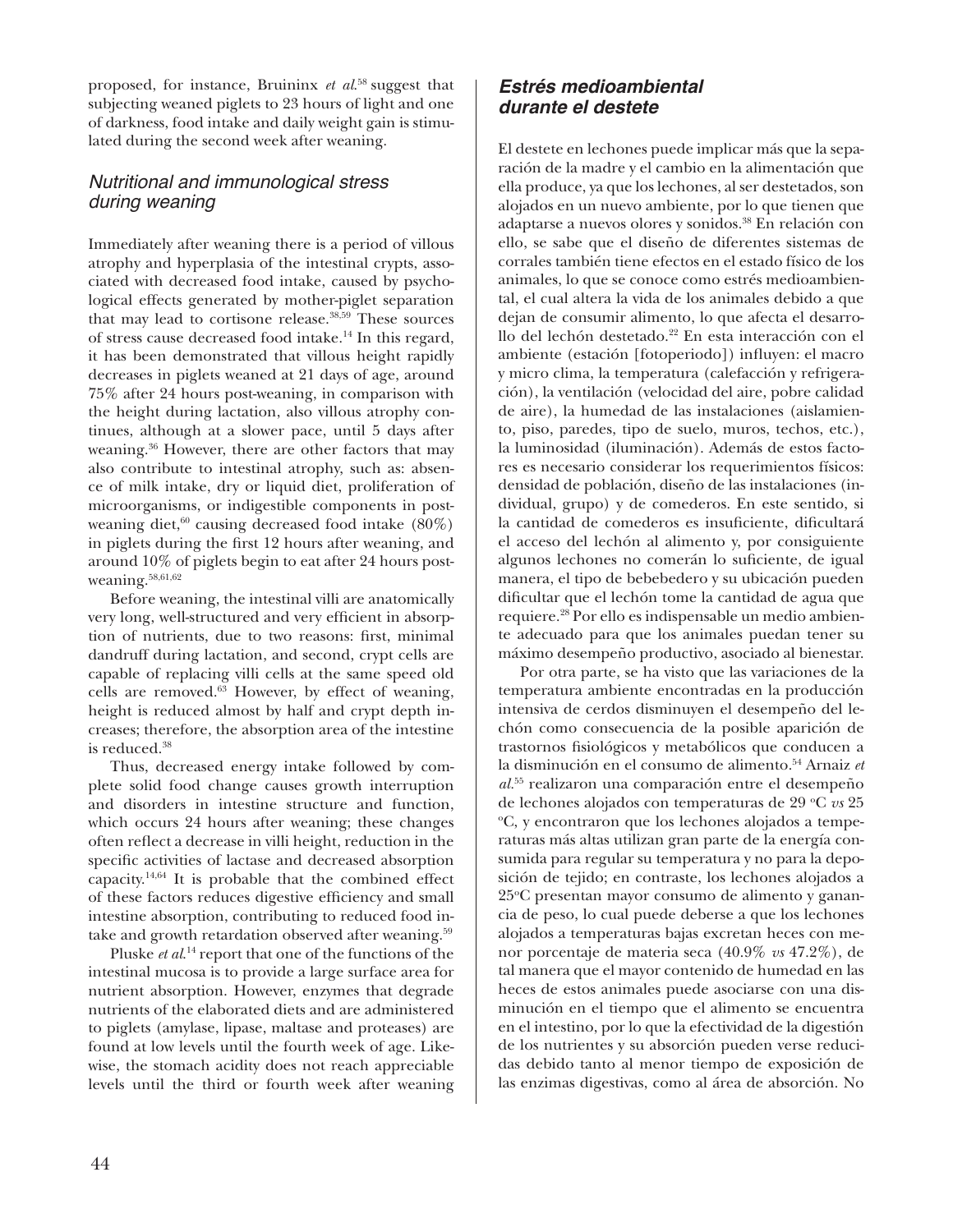(with  $pH = 4$ ), which complicates even more digestion of proteins in dry diet.65 In this regard, the protein level in the diet plays an important role as causative stress factor in the period immediately after weaning, since the ability of piglets to digest and absorb high protein diets may be compromised because proteolytic enzymes of the spleen are not completely efficient during this period; therefore, non-digestible proteins are subjected to bacterial fermentation in the small and large intestine, which increases the intestinal pH and causes proliferation of pathogens and irritating substances such as ammonia.<sup>66</sup> For this reason, when the piglet begins to eat solid food based on vegetable material, its susceptibility to gastrointestinal disorders increases, since intestinal functions reduction by effect of weaning allows bacterial proliferation and increased fermentation of low-digestible nutrients in the large intestine, which may lead to frequent outbreaks of diarrhea.67 This is the most critical period in the life of the pig, due to presence of anorexia and malnutrition, which have an impact on digestive physiology and in the animal's development, with 50% morbidity in weaned piglets.<sup>36,68</sup>

Likewise, the new born piglet depends on maternal passive immunity, since it mainly receives immunoglobulins (Ig) through ingestion of colostrum, which are capable of crossing the intestinal wall during the frst hours of life, but its importance decreases over time. Thus, during lactation, the piglet receives maternal milk, which bathes the intestine walls and provides certain local immunity through immunoglobulin IgA.69 Therefore, the piglet is not able to produce its own immunological activity in adequate quantities until reaching at least 28 or 30 days of age. Consequently, any stress factor, whether digestive, handling or combined, will affect the piglet in critical moments from an immunological point of view, $70,71$  for which proper care must be taken in health and hygiene of piglets mainly between 10 and 21 days of age, since the immunity gap in weaned piglets occurs between 2 and 3 weeks after birth, while own immunity of piglets begins to increase approximately between the third and fourth week of age.72 In this regard, Niekamp *et al.*<sup>28</sup> report that weaning age has a marked effect on the immune status of the piglet, since piglets weaned at 14 days of age show low NK cell cytotoxicity, in comparison with piglets weaned between 21 and 28 days, because animals weaned at older ages seem to have more developed immune system and are able to generate a stronger immune response when stimulated by an environmental antigen during weaning. However, an infammatory response and subsequent production of acute-phase proteins and cytokines, decreases protein disposition and growth; therefore, piglets with high immune system activation show decreased weight gain

obstante, cuando los lechones llegan al siguiente sitio de la granja para ser alojados, el material de los pisos y la densidad en las jaulas son dos factores que infuyen en la regulación de la temperatura del lechón.<sup>56</sup> En relación con ello, Hyun *et al*. 19 informan que el incremento en la temperatura, reducción del espacio vital y reagrupamiento, afectan el crecimiento, la ingesta de alimento y la efciencia en la conversión de alimento en el lechón. Aunado a ello, recientemente Oh *et al.*<sup>57</sup> encontraron que mantener a lechones destetados en una superficie de 0.21m<sup>2</sup> en comparación con lechones sobre un espacio de 0.40m2 , ocasiona una ligera reducción en el consumo de alimento en aquellos lechones destetados alojados en espacios reducidos, lo cual sugiere que los lechones presentan una reducción lineal en la ganancia diaria de peso por efecto de la disponibilidad de espacio. Asimismo, con la fnalidad de mejorar el rendimiento de los lechones destetados se ha propuesto modifcar las condiciones ambientales, por ejemplo, Bruininx *et al.*<sup>58</sup> sugieren que al someter lechones destetados a 23 h de luz y una de oscuridad se estimula el consumo de alimento y la ganancia diaria de peso durante la segunda semana posdestete.

## *Estrés nutricional e inmunológico durante el destete*

Inmediatamente después del destete hay un periodo de atrofa de las vellosidades e hiperplasia de las criptas en el intestino delgado, asociado con una disminución en el consumo de alimento y provocado por los efectos psicológicos que genera la separación de la madre, que puede conducir a una liberación de cortisona.38,59 Estas causas de estrés provocan una disminución en el consumo de alimento.<sup>14</sup> En relación con ello, se ha demostrado que la altura de las vellosidades disminuyen rápidamente en cerdos destetados a los 21 días de edad, hasta cerca de un 75% a las 24 horas posdestete, en comparación con la altura que presentaban durante la lactancia, además, se observa que la atrofa de las vellosidades continúa, aunque a menor ritmo, hasta los 5 días posteriores al destete.36 Sin embargo, existen otros factores que pueden contribuir también a la atrofa intestinal, tales como la falta de consumo de leche, la presentación de la dieta (seca o líquida), la invasión por microorganismos, o la introducción de compuestos poco digestibles en la dieta posdestete, $60$  originando que los lechones disminuyan hasta en 80% su consumo de alimento durante las primeras 12 horas posteriores al destete, y alrededor del 10% de los lechones comienzan a ingerir alimento después de 24 horas de ser destetados.<sup>58,61,62</sup>

Antes del destete, las vellosidades intestinales ana-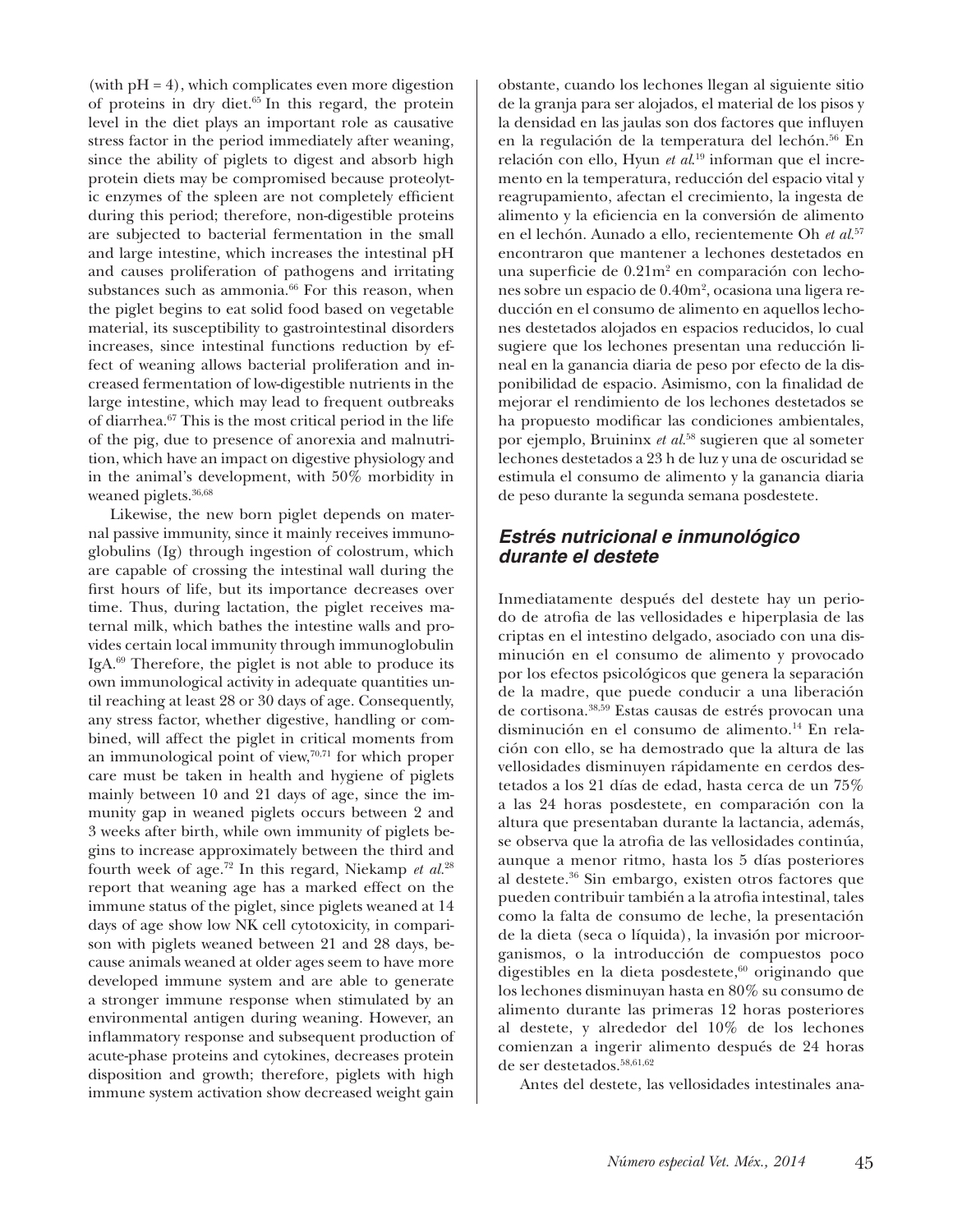and food intake, in comparison with piglets that present low immune system activation, between 6 and 27 kilograms live weight.<sup>66</sup>

Nevertheless, it is also necessary to consider that the epithelium of the small intestine has two important functions, besides the aforementioned nutrient absorption: frst, the secretion and absorption of water and electrolytes to maintain proper viscosity of digesta/luminal content, and the second is to work as a barrier against harmful agents and pathogens.<sup>71</sup> Thus, the epithelium of the intestine represents the frst barrier between the internal environment of the piglet and the environmental antagonists, mainly because it is externally protected by water layer and mucus, and internally by tight junctions of enterocytes, which together function as barriers either external or internal, regulating the passage of molecules, including nutrients and harmful elements such as pathogens. Likewise, the mucus layer prevents any macromolecule from entering the body and remains permeable for nutrients, providing resistance to intestinal pathogen colonization by adhesion of commensal bacteria in the luminal area.36,66 In this regard, several studies have reported that weight loss decreases antibody synthesis, cellular immunity and causes resistance reduction against pathogens, mainly when piglets are exposed to chronic or acute environmental stress. In this context, glucocorticoids released as response to a stress stimulus has anti-infammatory effect, delays healing, inhibits formation of antibodies, number of lymphocytes and eosinophils decline, causing regression of thymus size and lymphatic organs.<sup>31</sup> Nevertheless, social interactions and piglet transport also affect the immune status of the piglet.

## **Conclusion**

Weaning in swine commercial production is the period in which the piglet is exposed to greater number of stress factors; therefore, it is very important to propose strategies that help decrease the effect of these stress factors on piglets, since animals not only have to face separation from their mother and littermates, but also, they experience environmental and handling changes to which they are not used to and demand metabolic, physiological, endocrine and behavioural adjustments that may be exacerbated by the age in which they are weaned. In this regard, recent studies have demonstrated that early separation of piglets from their mother (17 days) has a negative effect on the immune status, favouring acute-phase proteins and cytokines response. Therefore, age plays an important role during this stage, because all stress factors affect physiology and behaviour of piglets, compromising their welfare. Con-

46

tómicamente son muy largas, bien estructuradas y muy efcientes en la absorción de nutrientes debido a dos razones: en primer lugar a que la descamación de células durante la lactancia es mínima y, en segundo lugar, a que las células de las criptas son capaces de reemplazar a las células de las vellosidades a la misma velocidad a la que se descaman.<sup>63</sup> Sin embargo, por efecto del destete su longitud se reduce casi a la mitad y aumenta la profundidad de las criptas, por lo tanto el área de absorción del intestino delgado se reduce.38

Así, la asociación en la disminución en el consumo de energía que sigue al cambio completo a la comida sólida causa interrupción del crecimiento y desórdenes en la estructura y función del intestino, lo cual ocurre a partir de las primeras 24 horas tras el destete; generalmente estos cambios suponen un descenso en la altura de las vellosidades intestinales, reducciones en la actividad específca de la enzima lactasa y disminución de la capacidad de absorción.<sup>14,64</sup> El efecto combinado de estos factores probablemente cause una reducción en la capacidad digestiva y de absorción del intestino delgado, lo que contribuye al menor consumo de alimentos y al escaso ritmo de crecimiento observado después del destete.59

Pluske *et al.*14 señalan que una de las funciones de la mucosa intestinal es proporcionar una amplia superfcie para la absorción de nutrientes. Sin embargo, las enzimas encargadas de degradar los nutrientes de las dietas elaboradas y suministradas a los lechones (amilasa, lipasa, maltasa y proteasas) se encuentran en niveles bajos de producción hasta la cuarta semana de edad. Asimismo, la acidez del estómago no llega a niveles apreciables hasta la tercera o cuarta semana posdestete (con valores de pH = 4), lo que complica aún más la digestión de la proteína de la dieta seca.<sup>65</sup> En este sentido, el nivel de proteína en la dieta juega un papel importante como factor causante de estrés en el periodo inmediato posterior al destete, ya que la capacidad de los lechones para digerir y absorber dietas altas en proteína puede verse comprometida debido a que las enzimas proteolíticas del páncreas aún no son completamente efcientes en este periodo, por lo tanto, las proteínas que no son digeridas están sujetas a la fermentación bacteriana en el intestino delgado y grueso, lo que aumenta el pH intestinal y trae como consecuencia la proliferación de patógenos y la producción de sustancias irritantes como el amoniaco.66 Por esta razón, cuando el lechón empieza a consumir dietas sólidas con base en materias primas vegetales, se incrementa su susceptibilidad a los desórdenes gastrointestinales, ya que la reducción de la función del intestino por efecto del destete permite la proliferación de bacterias, además del aumento en la fermentación de los nutrientes menos digestibles en el intestino grueso provenientes de la dieta, lo que puede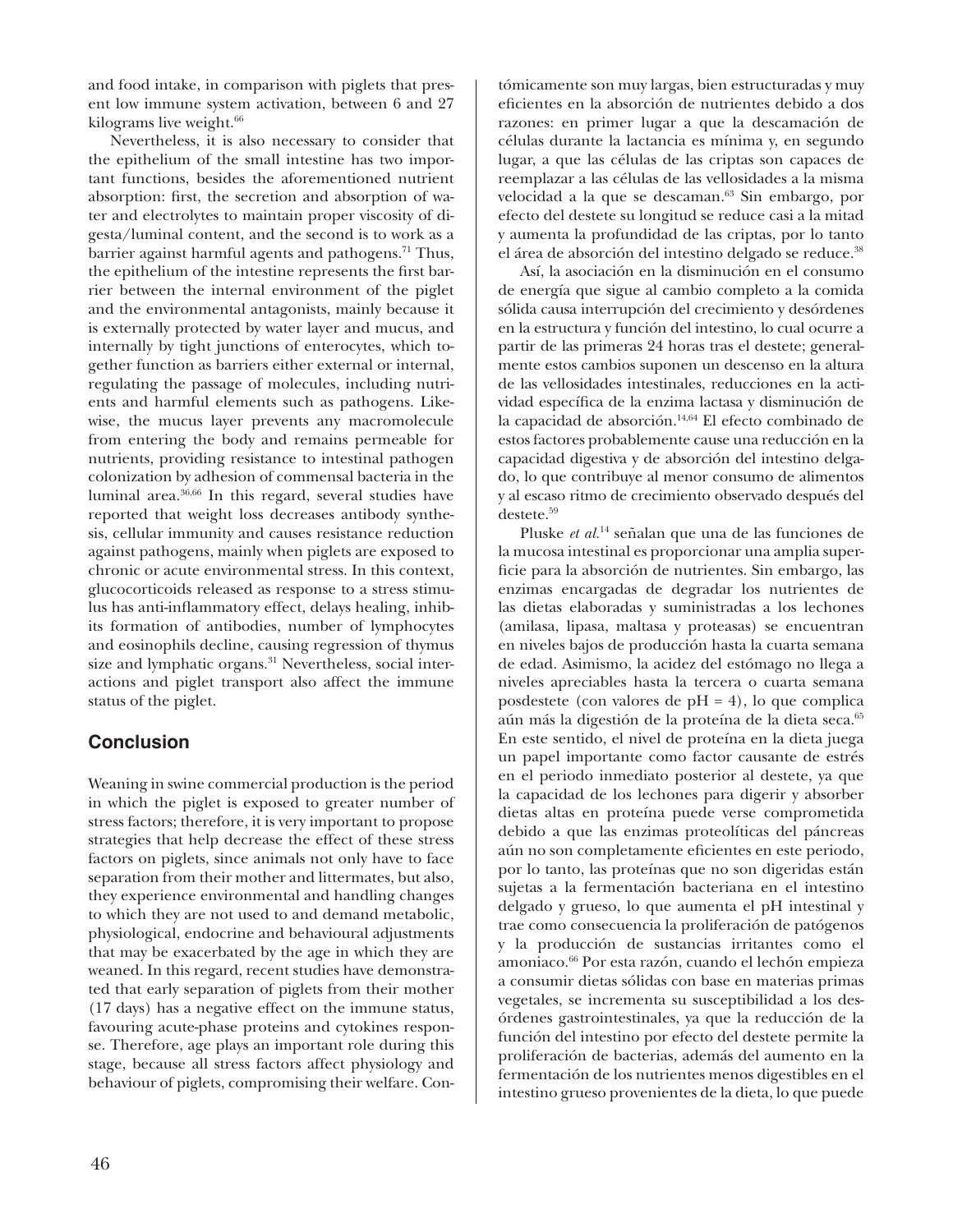cerning behaviour, stress caused by weaning increases aggression, redirected behaviour and vocalizations up to 80%, in comparison with piglets weaned at an older age; therefore, it is recommended to implement an environmental enrichment programme in weaning pens to reduce, as possible, the stress level and encourage the piglet to adjust more rapidly to this new stage, above all in early weaning.

Weaning followed by transport to site 2 of the farm, exposes the piglets to new stress stimuli which have direct impact on their welfare; thus, long transport times increases food and water deprivation and fatigue becomes unbearable. On the other hand, new housing area exposes the piglet to new stressors such as: increased temperature, vital space reduction and regrouping, which regardless of age, cause poor growth, decreased food intake and, therefore, reduced feed conversion. It is thus recommended to maintain piglets under optimal environmental conditions, taking into account macro and micro climate, temperature, ventilation, humidity, facilities and lightning. In conclusion, it is very important to conduct further studies aimed to implement new alternatives so that separation of the piglet from its mother be carried out by methods with low stress levels, evaluate the relevance of staggered weaning, establish the ideal weaning age not in regard to productivity, but based on the piglet's welfare; avoid weaning and pig transport to site 2 on the same day, with the objective to reduce the stress levels these factors produce and, therefore, improve the welfare of weaned pigs.

### **Acknowledgements**

This review was made possible thanks to a grant from the PAPIME Project PE-207111 entitled "Improving the instruction of swine reproduction in Veterinary Medicine and Animal Science".

### **References**

- 1. MARTINEZ-RODRIGUEZ R, MOTA-ROJAS TRUJILLO-ORTEGA ME, OROZCO-GREGORIO H, HERNANDEZ-GONZALEZ R, ROLDAN-SANTIAGO P *et al.* Physiological response to hypoxia in piglets of different birth weight. Italian J Anim Sci 2011;10:250- 253.
- 2. MOTA-ROJAS D, MARTÍNEZ-BURNES J, VILLANUEVA-GARCIA D, ROLDAN-SANTIAGO P, TRUJILLO ORTEGA ME, OROZCO-GREGORIO H *et al*. Animal welfare in the newborn piglet: a review. Vet Med-Czech 2012;57:338-49.
- 3. MOTA-ROJAS D, OROZCO-GREGORIO H, VILLANUEVA-GARCIA D, BONILLA-JAIME H, SUAREZ-BONILLA X, HERNANDEZ-GONZALEZ R

conducir a brotes frecuentes de diarrea.67 Este periodo es el más crítico en la vida del cerdo, pues se presentan estados de anorexia y desnutrición que repercuten en la fsiología digestiva y en el desarrollo del animal, con una morbilidad de  $50\%$  de los lechones destetados.<sup>36,68</sup>

Asimismo, se sabe que el lechón recién nacido depende de la inmunidad pasiva suministrada por la madre al nacer, ya que principalmente recibe inmunoglobulinas (Ig's) a través del calostro, las cuales son capaces de atravesar la pared intestinal durante las primeras horas de vida, pero su importancia disminuye con el tiempo. Así, durante la lactancia el lechón recibe leche materna, que baña las paredes intestinales y proporciona cierta inmunidad local a través de las inmunoglobulinas IgA.69 Por lo tanto, el lechón no es capaz de producir su propia actividad inmunológica en cantidades adecuadas hasta alcanzar al menos los 28 o 30 días de edad. Por ello, cualquier factor de estrés, ya sea digestivo, de manejo, o combinado, va a afectar al lechón en momentos críticos desde un punto de vista inmunológico, $70,71$  por lo que deben tenerse apropiados cuidados en la salud e higiene de los lechones, principalmente entre los 10 y 21 días de edad, ya que la brecha de inmunidad en lechones destetados se da entre las 2 y 3 semanas posteriores al nacimiento, mientras que la propia inmunidad del lechón comienza a incrementarse aproximadamente entre la tercera y cuarta semanas de edad.72 En relación con ello, en estudios realizados por Niekamp *et al*. 28se menciona que la edad al destete tiene un efecto marcado en lo que se refere al estado inmune del lechón, ya que lechones destetados a los 14 días de nacidos presentan una disminución en la citotoxicidad de sus células NK, en comparación con lechones que se destetan entre los 21 y 28 días, debido a que los animales destetados a edades más avanzadas parecen tener más desarrollado el sistema inmunológico y pueden ser más efcientes al presentar una respuesta inmune al ser estimulado por un antígeno del ambiente durante el destete. Sin embargo, una respuesta infamatoria y la subsecuente producción de citocinas y proteínas de fase aguda, disminuyen la deposición de proteína y el crecimiento, por lo tanto, los lechones con una activación elevada del sistema inmune muestran disminución en la ganancia de peso y consumo de alimento, en comparación con lechones que presentan una activación del sistema inmune baja, entre los 6 y  $27 \text{ kg}$  de peso.<sup>66</sup>

No obstante, es indispensable también considerar que el epitelio del intestino delgado tiene dos funciones importantes, además de la absorción de nutrientes anteriormente mencionada: la primera de esas funciones es la secreción y absorción de agua y electrolitos para mantener la viscosidad del contenido luminal, y la segunda, servir como barrera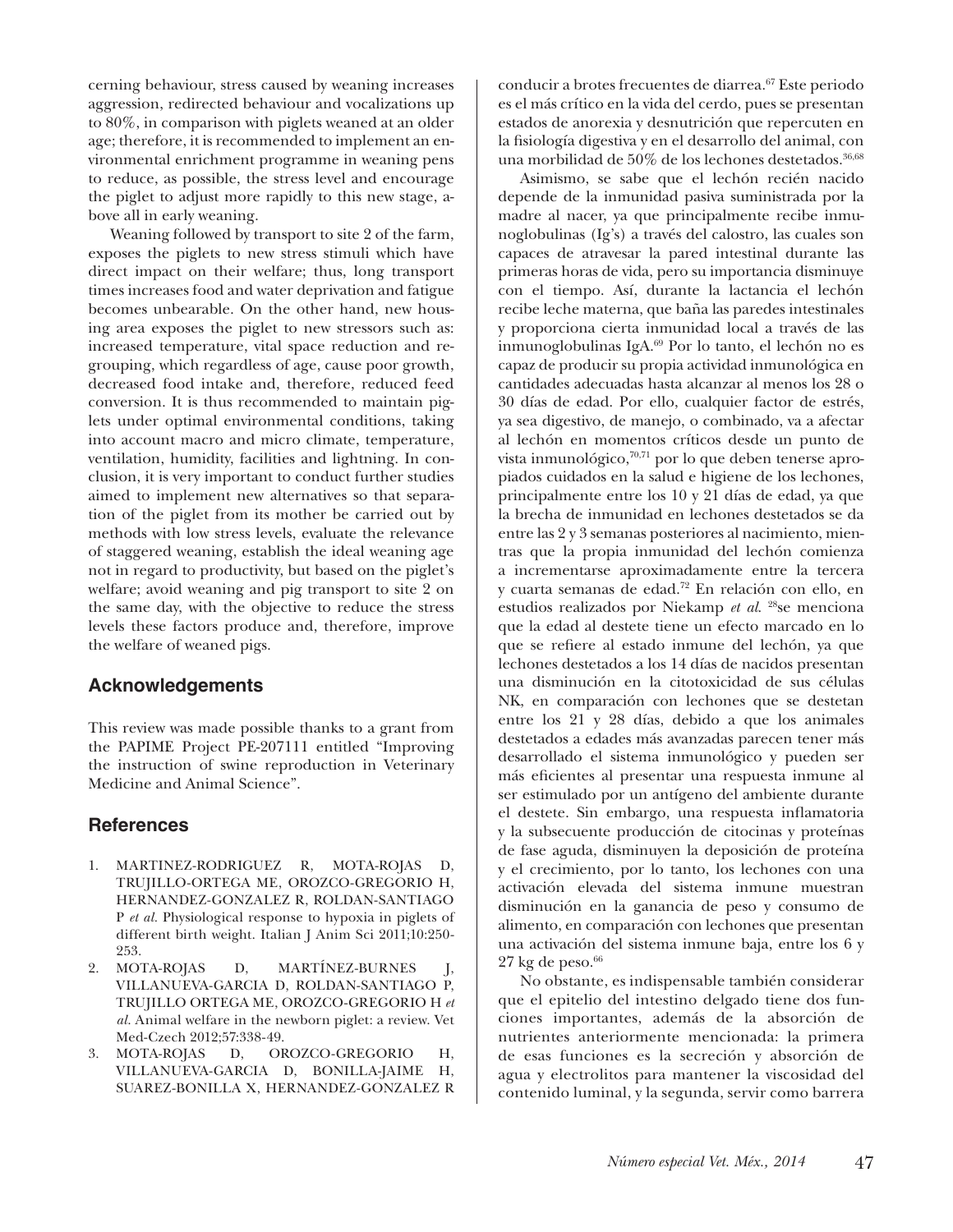*et al*. Foetal and neonatal energy metabolism in pigs and humans: a review. Vet Med-Czech 2011;56:215-25.

- MOTA-ROJAS D, OROZCO-GREGORIO H, GONZALEZ-LOZANO M, ROLDAN-SANTIAGO P, MARTINEZ-RODRIGUEZ R, SANCHEZ-HERNANDEZ M *et al.* Therapeutic Approaches in Animals to Reduce the Impact of Stress During Transport to the Slaughterhouse: A Review. Int J Pharmacol 2011;7:568-78.
- 5. OROZCO-GREGORIO H, MOTA-ROJAS D, BONILLA-JAIME H, TRUJILLO-ORTEGA ME, BECERRIL-HERRERA M, HERNANDEZ-GONZALEZ R *et al.*  Effects of administration of caffeine on metabolic variables in neonatal pigs with peripartum asphyxia. Am J Vet Res 2010;71:1214-9.
- 6. ROLDAN-SANTIAGO P, GONZALEZ-LOZANO M, FLORES-PEINADO SC, CAMACHO-MORFIN D, CONCEPCION-MENDEZ M, MORFIN-LOYDEN L *et al.* Physiological Response and Welfare of Ducks During Slaughter. Asian J Anim Vet Adv 2011;6:1256-3.
- 7. MOTA-ROJAS D, VILLANUEVA-GARCÍA D, HERNÁNDEZ-GONZÁLEZ R, ROLDAN-SANTIAGO P, MARTÍNEZ-RODRÍGUEZ R, MORA-MEDINA P *et al.* Assessment of the vitality of the newborn: An overview. Sci Res Essays 2012;7:712-8
- 8. MOTA-ROJAS D, TRUJILLO-ORTEGA M, BECERRIL-HERRERA M, ROLDAN-SANTIAGO P, GONZÁLEZ-LOZANO M, GUERRERO-LEGARRETA I. Effect of the Sacrifce Method on Critical Blood Variables and Biochemistry Consequences of the Guinea Pig Meat (Cavia porcellus). Revista Científica, FCV-LUZ 2012;XXII:51-8.
- 9. MOTA-ROJAS D, BECERRIL-HERRERA M, ROLDAN-SANTIAGO P, ALONSO-SPILSBURY M, FLORES-PEINADO S, RAMIREZ-NECOECHEA R *et al.* Effects of long distance transportation and CO2 stunning on critical blood values in pigs. Meat Sci 2012;90:893-8.
- 10. BERRY RJ, LEWIS NJ. The effect of duration and temperature of simulated transport on the performance of early-weaned piglets. Can J Anim Sci 2001;81:199-204.
- 11. LEWIS NJ, BERRY RJ. Effects of season on the behaviour of early-weaned piglets during and immediately following transport. Appl Anim Behav Sci 2006;100:182-92.
- 12. WAMNES S, LEWIS NJ, BERRY RJ. The performance of early-weaned piglets following transport: Effect of season and weaning weight. Can J Anim Sci 2006;86:337-43.
- 13. WAMNES S, LEWIS NJ, BERRY RJ. The behaviour of early-weaned piglets following transport: Effect of season and weaning weight. Can J Anim Sci 2008;88:357-67.
- 14. PLUSKE JR, DURMIC Z, PAYNE HG, MANSFIELD J, MULLAN BP, HAMPSON DJ *et al.* Microbial diversity in the large intestine of pigs born and reared in different environments. Livest Sci 2007;108:113-6.
- 15. PARRATT CA, CHAPMAN KJ, TURNER C, JONES PH, MENDL MT, MILLER BG. The fghting behaviour of piglets mixed before and after weaning in the

para agentes nocivos y patógenos.<sup>71</sup> De este modo, el epitelio del intestino representa la primera barrera entre el medio interno del lechón y los agentes que provienen del ambiente, principalmente por estar protegido externamente por una capa de agua y moco, e internamente por uniones estrechas de enterocitos, que en conjunto funcionan como barreras tanto externas como internas, regulando el paso de moléculas, entre las que se encuentran nutrientes y elementos nocivos como agentes patógenos. Asimismo, la capa de moco evita la entrada de macromoléculas y permanece permeable para los nutrientes, proporcionando resistencia ante la colonización de patógenos intestinales mediante la adhesión de bacterias comensales en la superficie luminal.<sup>36,66</sup> En torno a este punto, muchos estudios han señalado que la pérdida de peso disminuye la síntesis de anticuerpos, la inmunidad celular y provoca una disminución de la resistencia contra patógenos, principalmente cuando los lechones están expuestos a estrés ambiental, crónico o agudo. En este contexto, los glucocorticoides liberados como respuesta a un estímulo estresor tienen efectos antiinfamatorios, además retardan la cicatrización, inhiben la formación de anticuerpos, disminuyen el número de linfocitos y de eosinóflos, provocando una regresión del timo y de los órganos linfáticos.<sup>31</sup> No obstante, las interacciones sociales y el traslado de los lechones también juegan un papel importante en las repercusiones del estado inmune del lechón.

## **Conclusiones**

El destete en la producción comercial de cerdos es la etapa en la que el lechón se expone a un mayor número de factores causantes de estrés, por ello resulta de suma importancia plantear estrategias que ayuden a disminuir el efecto que éstos producen en los lechones, ya que no sólo deben enfrentarse a la separación de su madre y compañeros de camada, sino además, deben experimentar cambios en su ambiente y manipulaciones a las cuales no están habituados y que les exigen ajustes metabólicos, fsiológicos, endocrinos y conductuales, los cuales pueden ser exacerbados por la edad a la que se realiza el destete. En este sentido, estudios recientes han demostrado que la separación de los lechones de su madre a una edad temprana (17 días) afecta negativamente el estado inmune del lechón, ya que favorece la liberación de citocinas y proteínas de fase aguda. Por lo tanto, la edad juega un papel importante durante este etapa, debido a que todos los factores estresantes afectan la fsiología y el comportamiento de los lechones, lo que compromete su bienestar. En torno al comportamiento, el estrés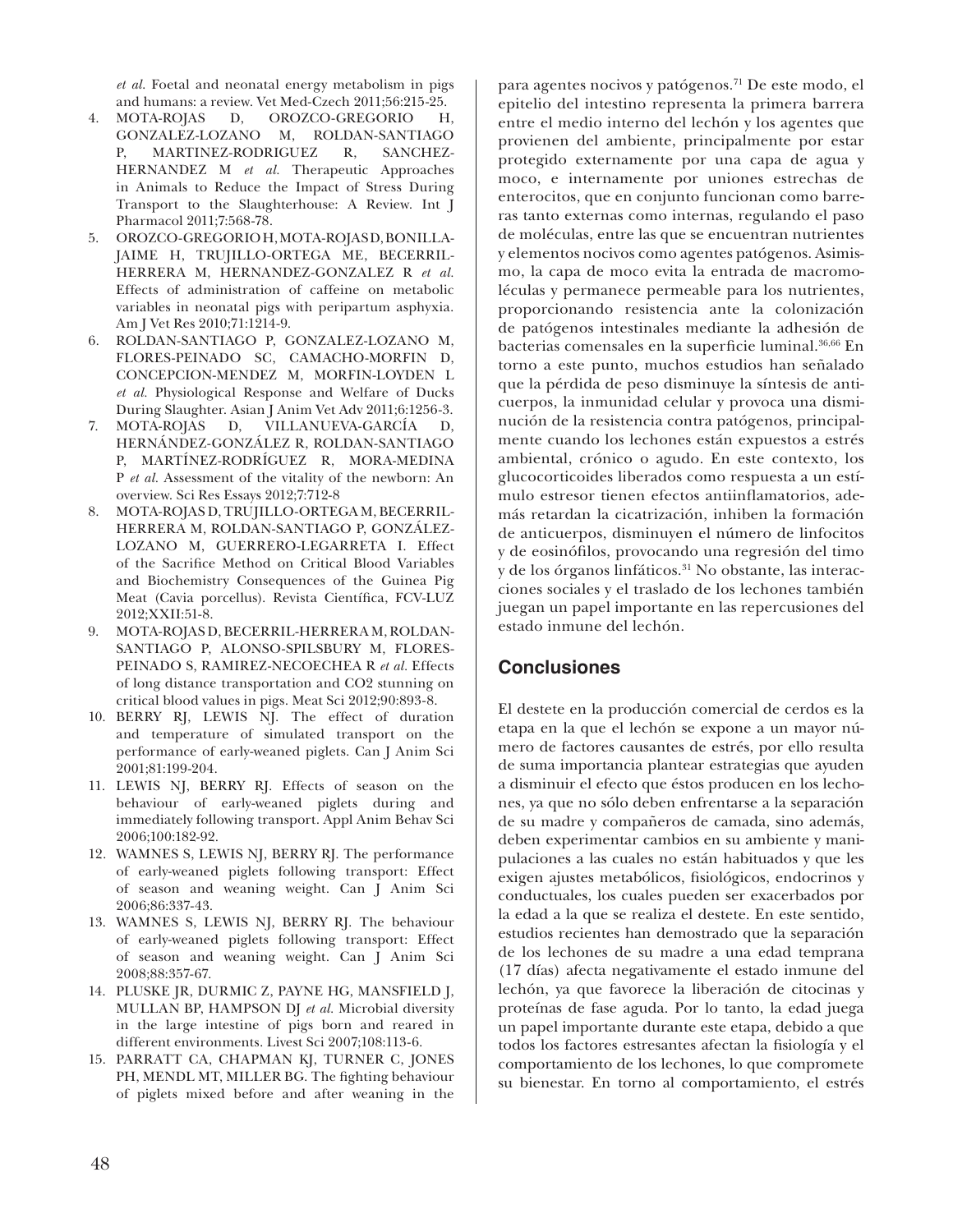presence or absence of a sow. Appl Anim Behav Sci 2006;101:54-67.

- 16. ROLDAN-SANTIAGO P, MOTA-ROJAS D, TRUJILLO-ORTEGA ME, HERNÁNDEZ-GONZÁLEZ R, MARTÍNEZ-RODRÍGUEZ R, SÁNCHEZ-HERNÁNDEZ M. El estrés del destete en lechones de 21 días: respuestas fsiometabólicas. Acontecer Porcino 2011;106:42-8.
- 17. PÉREZ-PEDRAZA E, ROLDAN-SANTIAGO P, TRUJILLO-ORTEGA M, MARTÍNEZ-RODRÍGUEZ R, OROZCO-GREGORIO H, BECERRIL-HERRERA M, MOTA-ROJAS D. Factores estresante en lechones. Memorias de las 5ta Jornada de Estrés Animal y 5to. Curso de Bienestar Animal y Calidad de la Carne; 2012 Julio 5 y 6; Instalaciones del Centro de Enseñanza Investigacion y Extension en Produccion Porcina (CEIEPP), FMVZ. UNAM Jilotepec, Edo.Méx. 2012;15-21.
- 18. ROLDAN-SANTIAGO P, MARTINEZ-RODRIGUEZ R, YANEZ-PIZANA A, TRUJILLO-ORTEGA ME, PÉREZ-PEDRAZA E, SANCHEZ-HERNANDEZ M *et al.* Stressor factors in the transport of weaned piglets: a review. Vet Med-Czech 2013;58:241-251.
- 19. HYUN Y, ELLIS M, RISKOWSKI G, JOHNSON RW. Growth performance of pigs subjected to multiple concurrent environmental stressors. J Anim Sci 1998;76:721-7.
- 20. BRUININX E, HEETKAMP MJW, VAN DEN BOGAART A, VAN DER PEET-SCHWERING CMC, BEYNEN AC, EVERTS H *et al.* A prolonged photoperiod improves feed intake and energy metabolism of weanling pigs. J Anim Sci 2002;80:1736-45.
- 21. VAN DER MEULEN J, KOOPMANS SJ, DEKKER RA, HOOGENDOORN A. Increasing weaning age of piglets from 4 to 7 weeks reduces stress, increases postweaning feed intake but does not improve intestinal functionality. Anim 2010;4:1653-61.
- 22. SORRELLS AD, EICHER SD, SCOTT KA, HARRIS MJ, PAJOR EA, LAY DC *et al.* Postnatal behavioral and physiological responses of piglets from gilts housed individually or in groups during gestation. J Anim Sci 2006;84:757-66.
- 23. PLUSKE JR, HAMPSON DJ, WILLIAMS IH. Factors infuencing the structure and function of the small intestine in the weaned pig: a review. Livest Prod Sci 1997;51:215-36.
- 24. ROLDAN-SANTIAGO P, MOTA-ROJAS D, TRUJILLO-ORTEGA ME, MARTÍNEZ-RODRÍGUEZ R. Estresores comunes en lechones. Memorias de las XI Jornadas Universitarias de Ginecobstetricia y Perinatología Animal UAM-X, México D.F. 2011;107-11.
- 25. WOROBEC EK, DUNCAN IJH, WIDOWSKI TM. The effects of weaning at 7, 14 and 28 days on piglet behaviour. Appl Anim Behav Sci 1999;62:173-82.
- 26. WIDOWSKI TM, TORREY S, BENCH CJ, GONYOU HW. Development of ingestive behaviour and the relationship to belly nosing in early-weaned piglets. Appl Anim Behav Sci 2008;110:109-27.
- 27. MAIN RG, DRITZ SS, TOKACH MD, GOODBAND RD, NELSSEN JL. Increasing weaning age improves

que ocasiona el destete aumenta la agresión, las conductas redirigidas y las vocalizaciones hasta en un 80 %, en comparación con lechones destetados a edades más avanzadas, por ello se recomienda que se implemente un programa de enriquecimiento ambiental en las corraletas de destete, para reducir, en lo posible, el nivel de estrés y propiciar que el lechón se adapte más rápidamente a esta nueva etapa, sobre todo cuando el destete se establece a edades tempranas.

El destete seguido del traslado al sitio 2 de la granja hace que el lechón sea expuesto a nuevos estímulos estresantes que repercuten directamente en su bienestar, así, con periodos de transporte prolongados la privación de alimento y agua se incrementan, al mismo tiempo que la fatiga se vuelve más frecuente. Por otro lado, la nueva área de alojamiento expone al lechón a nuevos estresores como son: el incremento en la temperatura, la reducción del espacio vital y el reagrupamiento, los cuales, independientemente de la edad, ocasionan disminución del crecimiento, de la ingesta de alimento y, por lo tanto, de la efciencia en la conversión de alimento en el lechón; por ello se recomienda mantener a los lechones bajo condiciones ambientales óptimas, tomando en cuenta el macro y micro clima, temperatura, ventilación, humedad, instalaciones y luminosidad. En conclusión, es de suma importancia seguir realizando estudios que permitan implementar alternativas donde la separación del lechón de su madre sea a través de métodos con bajos niveles de estrés, evaluar la relevancia de los destetes escalonados, establecer la edad ideal al destete, no en relación con la productividad, sino con base en el bienestar del lechón; evitar destetar y transportar al lechón al sitio 2 el mismo día, todo ello con el propósito de reducir el nivel de estrés que estos factores propician y, por ende, mejorar el bienestar del lechón destetado.

### **Agradecimiento**

Este artículo fue realizado gracias al apoyo del proyecto PAPIME PE-207111, que lleva por título: "Mejoramiento de la Enseñanza en la Reproducción Porcina en la Medicina Veterinaria y Zootecnia".

pig performance in a multisite production system. J Anim Sci 2004;82:1499-507.

- 28. NIEKAMP SR, SUTHERLAND MA, DAHL GE, SALAK-JOHNSON JL. Immune responses of piglets to weaning stress: Impacts of photoperiod. J Anim Sci 2007;85:93-100.
- 29. COLSON V, ORGEUR P, FOURY A, MORMEDE P. Consequences of weaning piglets at 21 and 28 days on growth, behaviour and hormonal responses. Appl Anim Behav Sci 2006;98:70-88.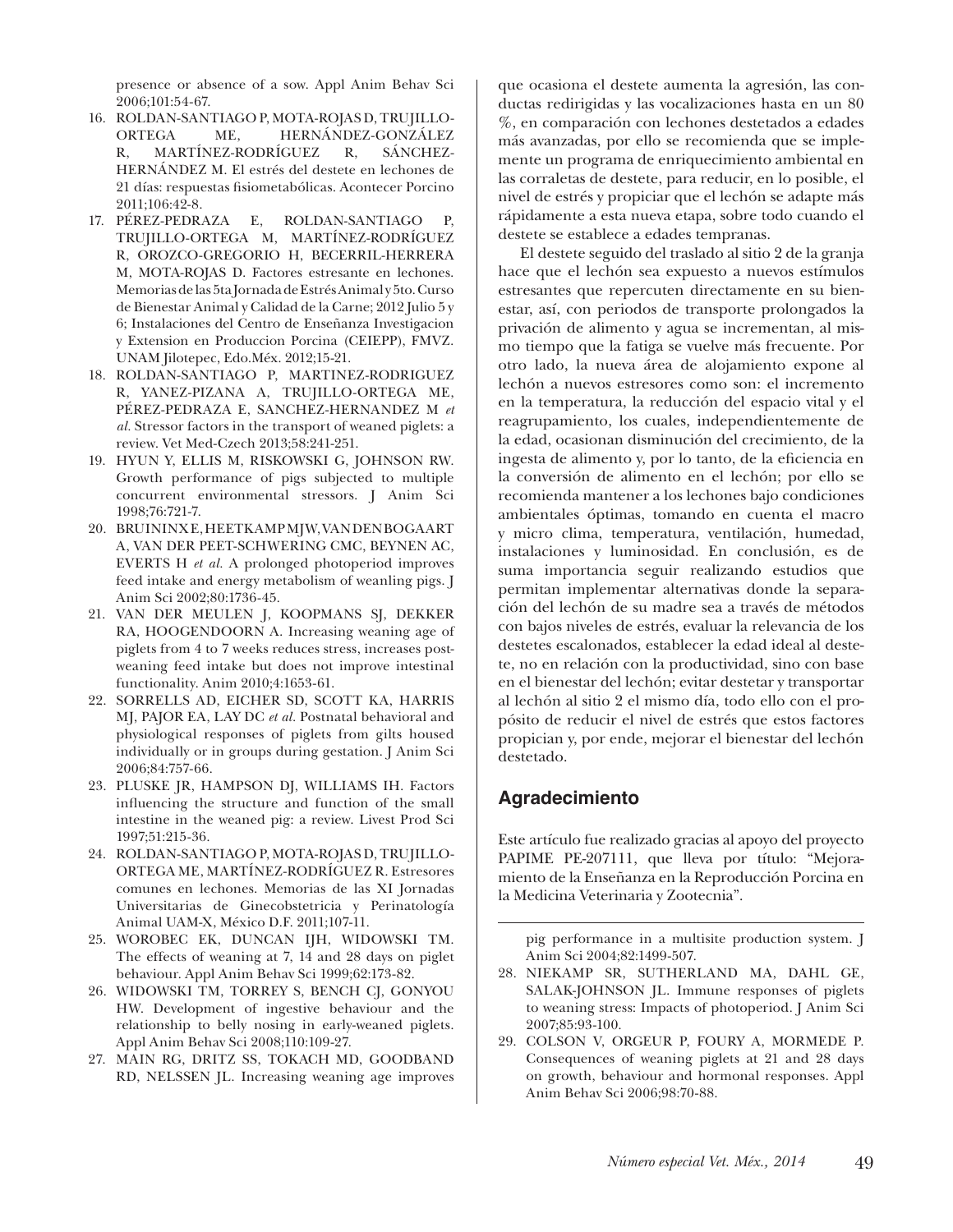- 30. EDWARDS SA. Perinatal mortality in the pig: environmental or physiological solutions? Livest Prod Sci 2002;78:3-12.
- 31. MOBERG GP, MENCH JA. The Biology of Animal Stress: basic principles and implications for animal welfare. CABI Publishing, 2000.
- 32. ALONSO-SPILSBURY M, RAMIREZ-NECOECHEA R, GONZALEZ-LOZANO M, MOTA-ROJAS D, TRUJILLO-ORTEGA ME. Piglet survival in early lactation: A review. *J Anim Vet Adv* 2007;6:76-86.
- 33. TSENG RJ, PADGETT DA, DHABHAR FS, ENGLER H, SHERIDAN JF. Stress-induced modulation of NK activity during infuenza viral infection: role of glucocorticoids and oploids. Brain Behav Immun 2005;19:153-164.
- 34. KANITZ E, TUCHSCHERER M, PUPPE B, TUCHSCHERER A, STABENOW B. Consequences of repeated early isolation in domestic piglets (Sus scrofa) on their behavioural, neuroendocrine, and immunological responses. Brain Behav Immun 2004; 18:35-45.
- 35. WEARY DM, APPLEBY MC, FRASER D. Responses of piglets to early separation from the sow. Appl Anim Behav Sci 1999;63:289-300.
- 36. DE SOUZA TCR, LANDIN GM, GARCIA KE. Some physiological and nutritional factors affecting the incidence of post-weaning diarrhea in piglets. Vet Méx 2010;41:275-88.
- 37. DYBKJAER L, JACOBSEN AP, TOGERSEN FA, POULSEN HD. Eating and drinking activity of newly weaned piglets: Effects of individual characteristics, social mixing, and addition of extra zinc to the feed. J Anim Sci 2006;84:702-711.
- 38. WEARY DM, JASPER J, HOTZEL MJ. Understanding weaning distress. Appl Anim Behav Sci 2008;110:24-41.
- 39. HAY M, ORGEUR P, LEVY F, LE DIVIDICH J, CONCORDET D, NOWAK R *et al.* Neuroendocrine consequences of very early weaning in swine. Phy & Behav 2001;72:263-269.
- 40. KANITZ E, TUCHSCHERER M, TUCHSCHERER A, STABENOW B, MANTEUFFEL G. Neuroendocrine and immune responses to acute endotoxemia in suckling and weaned piglets. Biol Neon 2002;81:203-209.
- 41. PETERSEN V, SIMONSEN HB, LAWSON LG. The effect of environmental stimulation on the development of behavior in pigs. Appl Anim Behav Sci 1995;45:215-224.
- 42. RODARTE C. L. F., TRUJILLO-ORTEGA M. E., DOPORTO D. J. M., GALINDO M. F. A. Efecto de la manipulación ambiental sobre el comportamiento social, reactividad al humano y producción de lechones destetados a los 14 días de edad. Vet Méx 2005;36:375-380.
- 43. HICKS TA, MCGLONE JJ, WHISNANT CS, KATTESH HG, NORMAN RL. Behavioral, endocrine, immune, and performance measures for pigs exposed to acute stress. J Anim Sci 1998;76:474-83.
- 44. HESSEL EF, REINERS K, VAN DEN WEGHE HFA. Socializing piglets before weaning: Effects on behavior of lactating sows, pre- and postweaning behavior, and performance of piglets. J Anim Sci 2006;84:2847-55.
- 45. DAVIS ME, SEARS SC, APPLE JK, MAXWELL CV, JOHNSON ZB. Effect of weaning age and commingling after the nursery phase of pigs in a wean-to-fnish facility on growth, and humoral and behavioral indicators of well-being. J Anim Sci 2006;84:743-56.
- 46. TRUJILLO-ORTEGA ME, MARTÍNEZ G, HERRADORA LMA. La piara reproductora. Mundi-Prensa, 2002.
- 47. THOMAS JF, RODERICK C. Segregated early weaning. J Swine Health Prod 1997;5:195-8.
- 48. HOTZEL MJ, MACHADO LCP, IRGANG R, ALEXANDRE L. Short-term behavioural effects of weaning age in outdoor-reared piglets. Anim 2010;4:102-7.
- 49. TORREY S, WIDOWSKI TM. Effect of drinker type and sound stimuli on early-weaned pig performance and behavior. J Anim Sci 2004;82:2105-14.
- 50. ROLDAN-SANTIAGO P, MOTA-ROJAS D, GUERREO-LEGARRETA I, MORA-MEDINA P, BORDERAS-TORDESILLAS F, ALARCON-ROJO AD *et al.* Animal welfare of barrows with different antemortem lairage times without food. Vet Med-Czech 2013;58:305-311.
- 51. WARRISS PD. Choosing appropriate space allowances for slaughter pigs transported by road: a review. Vet Rec 1998;142:449-54.
- 52. SUTHERLAND MA, MCDONALD A, MCGLONE JJ. Effects of variations in the environment, length of journey and type of trailer on the mortality and morbidity of pigs being transported to slaughter. Vet Rec 2009;165:13-8.
- 53. SUTHERLAND MA, KREBS N, SMITH JS, DAILEY JW, CARROLL JA, MCGLONE JJ. The effect of three space allowances on the physiology and behavior of weaned pigs during transportation. Livest Sci 2009;126:183-8.
- 54. COLLIN A, VAN MILGEN J, DUBOIS S, NOBLET J. Effect of high temperature and feeding level on energy utilization in piglets. J Anim Sci 2001;79:1849-57.
- 55. ARNAIZ V, ANDREA M, ALEXANDRE M, MARCOS R, SIOJI K. Efecto del peso al destete, temperatura ambiental y energía metabolizable del pienso en lechones recién destetados. Rev Bras Ciên Agrár 2009;4:472-8.
- 56. BAXTER EM, JARVIS S, SHERWOOD L, FARISH M, ROEHE R, LAWRENCE AB *et al.* Genetic and environmental effects on piglet survival and maternal behaviour of the farrowing sow. Appl Anim Behav Sci 2011;130:28-41.
- 57. OH HK, CHOI HB, JU WS, CHUNG CS, KIM YY. Effects of space allocation on growth performance and immune system in weaning pigs. Livest Sci 2010;132:113-8.
- 58. BRUININX E, SCHELLINGERHOUT AB, LENSEN EGC, VAN DER PEET-SCHWERING CMC, SCHRAMA JW, EVERTS H *et al.* Associations between individual food intake characteristics and indicators of gut physiology of group-housed weanling pigs differing in genotype. Anim Sci 2002;75:103-13.
- 59. VARLEY MA. El lechon recien nacido: desarrollo y supervivencia. Acribia, 1995.